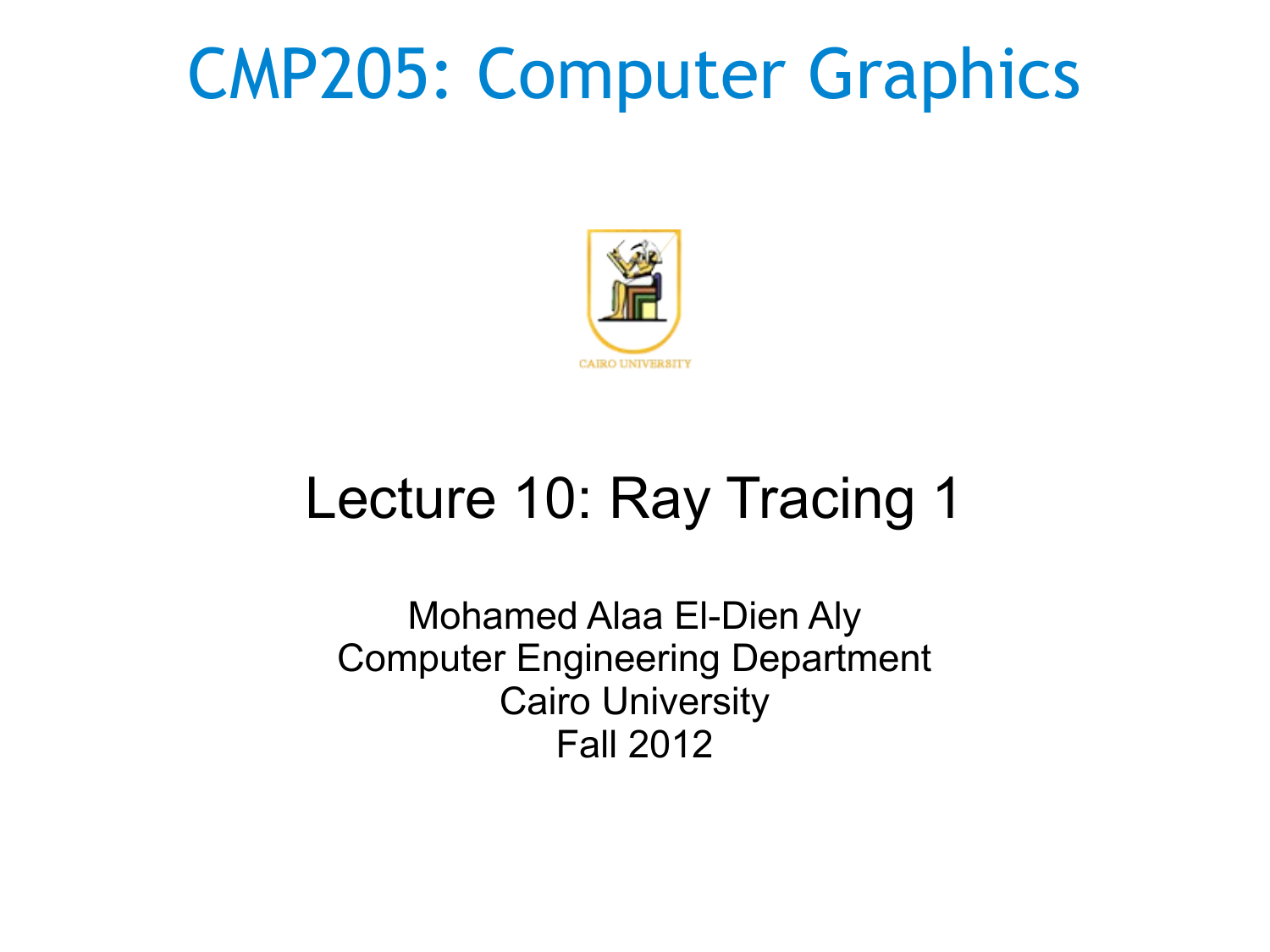# Agenda

- What is Ray Tracing?
- Ray Tracing Vs Rasterization
- Ray Tracing Basics
	- Ray Generation
	- Ray Intersection
- Ray Tracing Program

**Acknowledgment**: Some slides adapted from Steve Marschner, Maneesh Agrawala, and Fredo Durand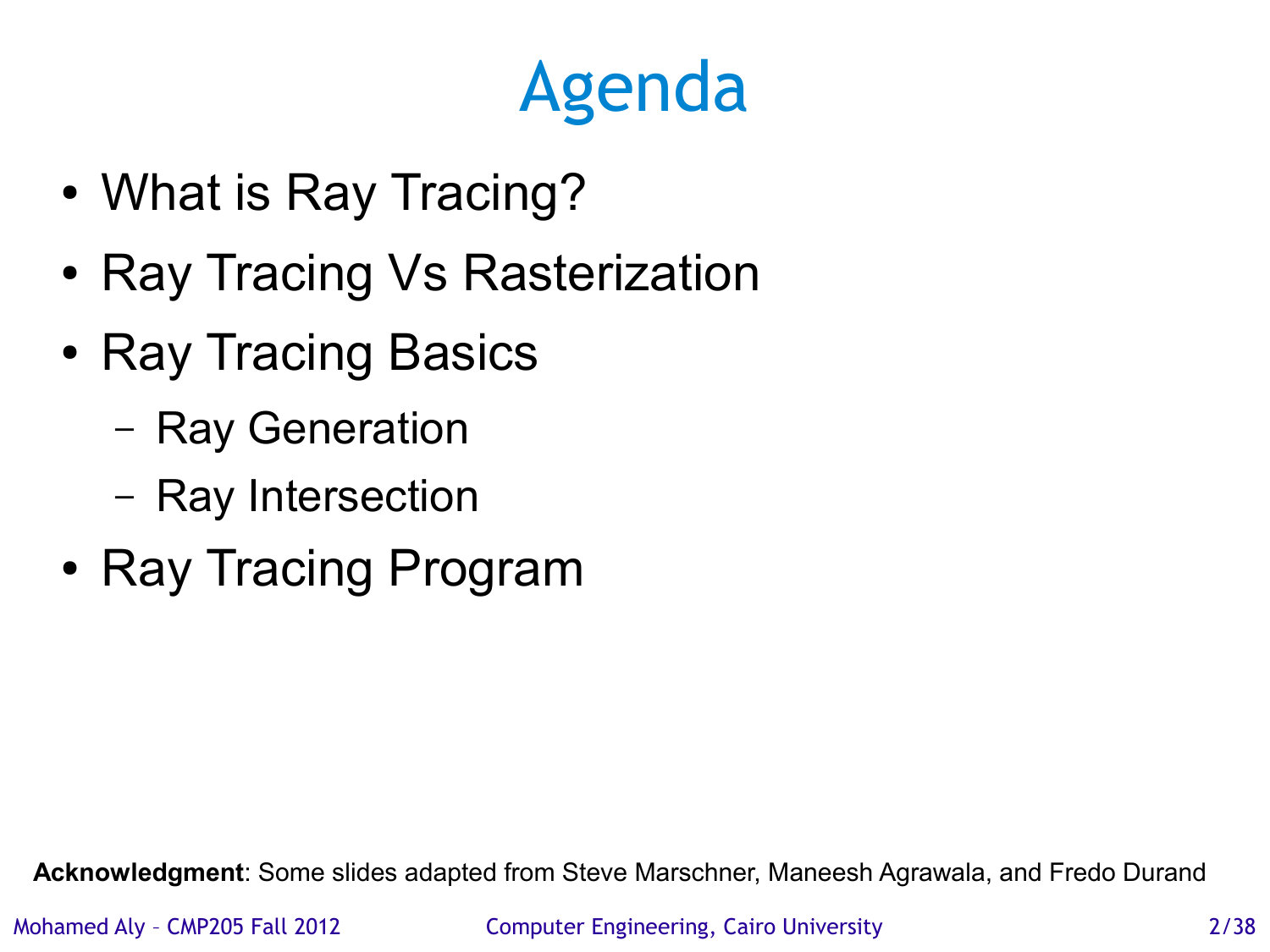# What's Ray Tracing?



#### A rendering method that produces realistic images

Mohamed Aly – CMP205 Fall 2012 Computer Engineering, Cairo University 3/38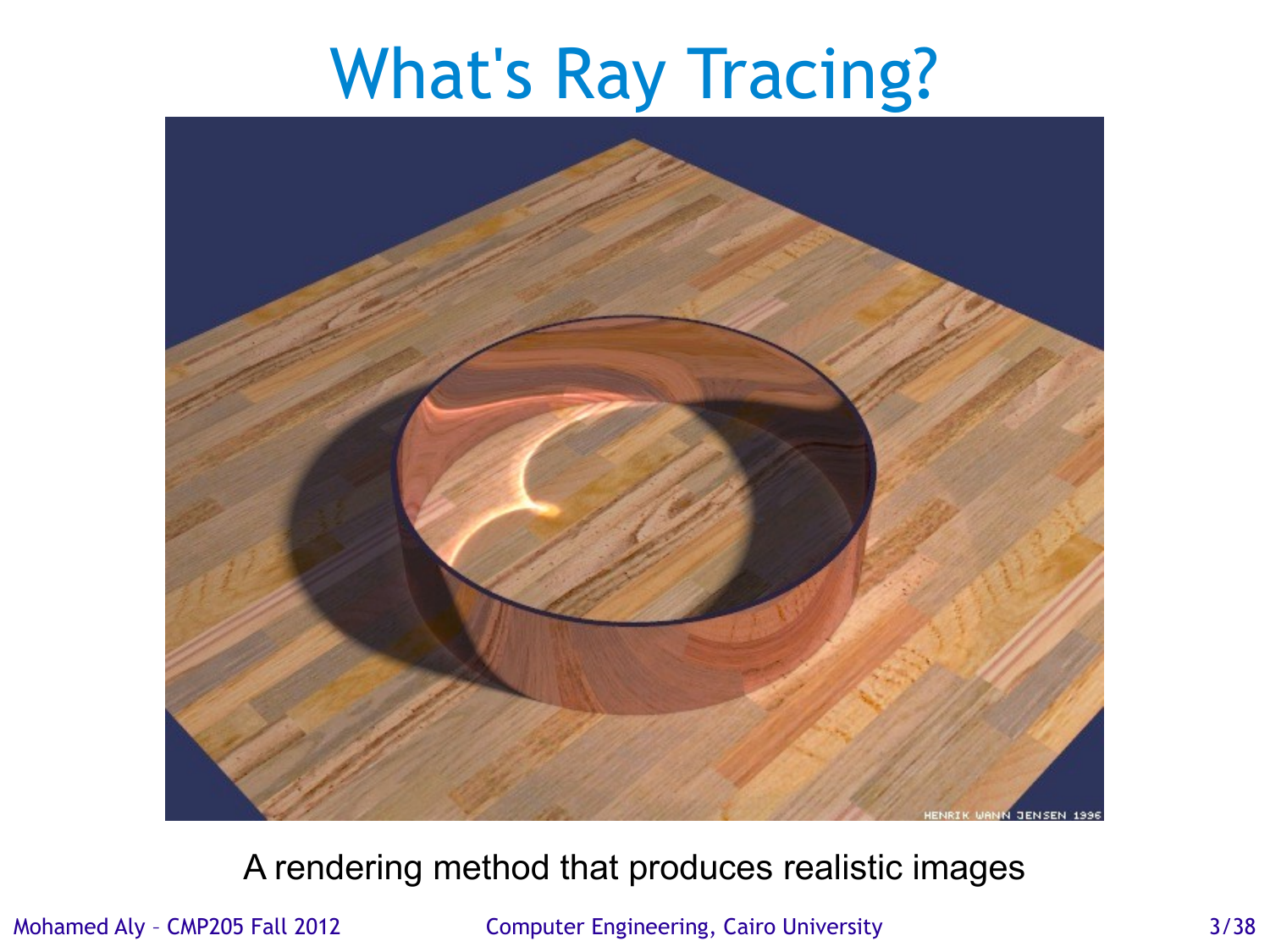

Naturally handles reflections, shadows, refractions, … etc.

Mohamed Aly - CMP205 Fall 2012 Computer Engineering, Cairo University 4/38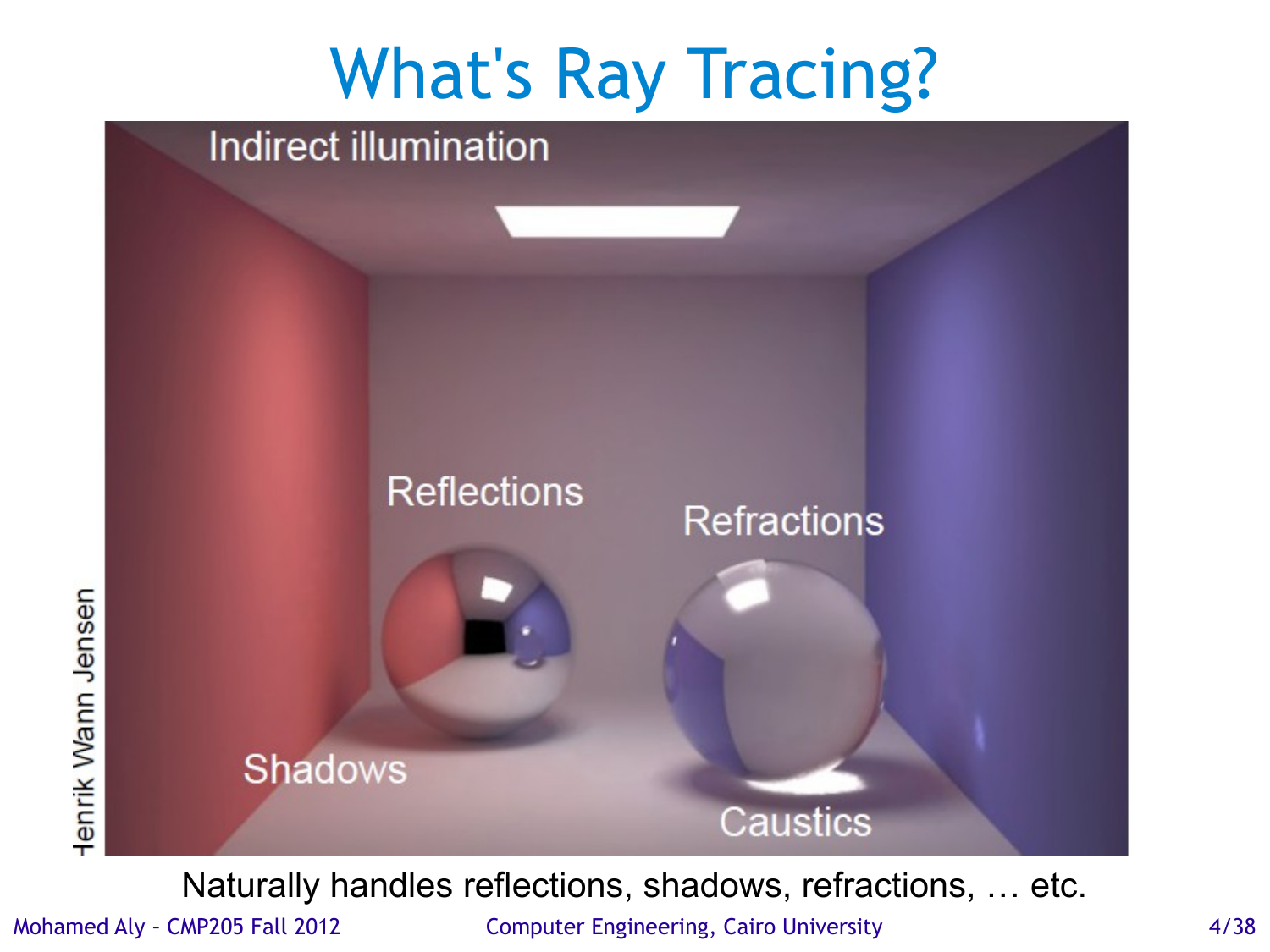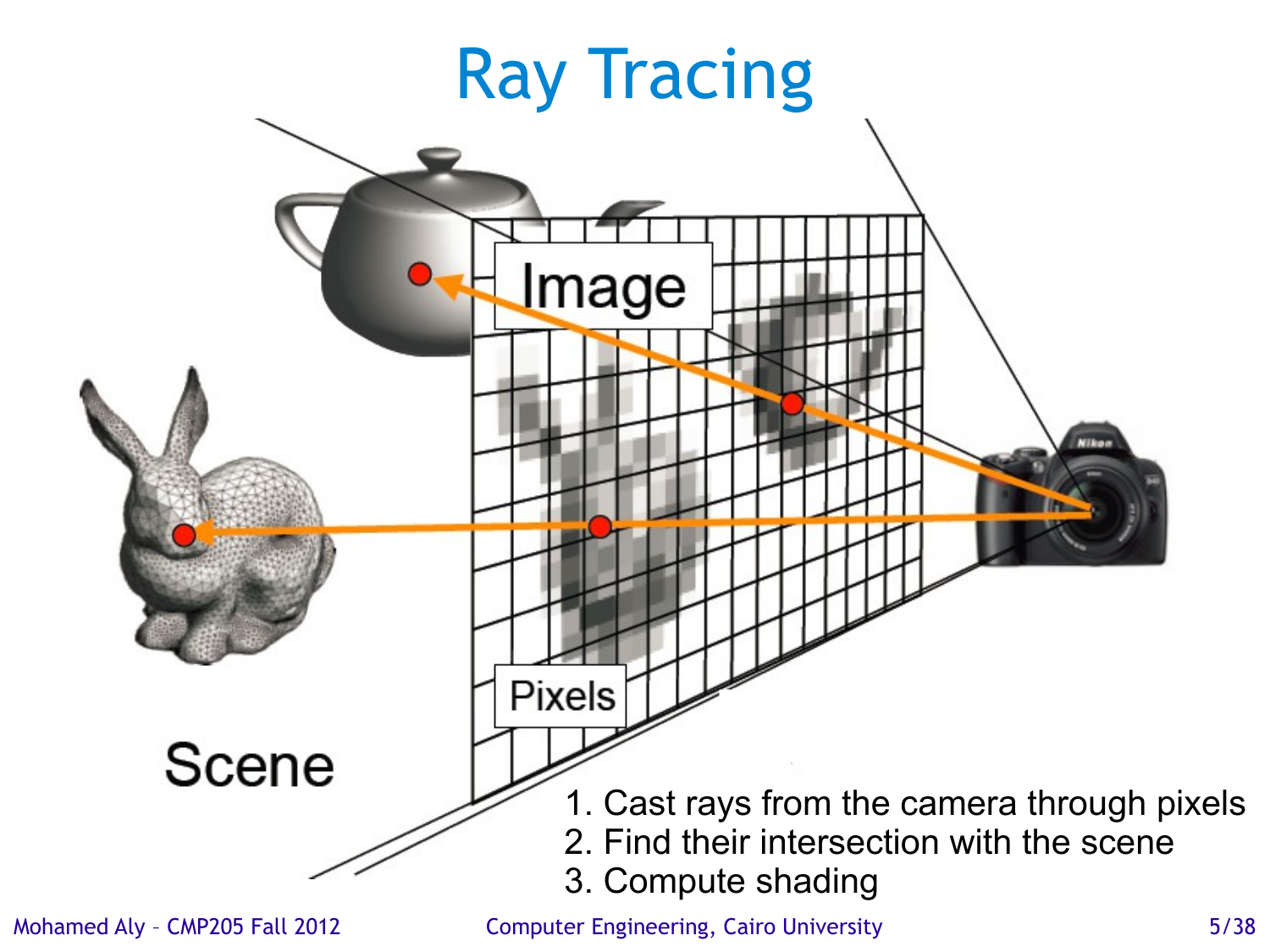# Ray Tracing Vs Rasterization

For each pixel For each triangle Does ray hit triangle? Keep closest hit Compute shading

#### Ray Tracing **Rasterization** Rasterization

For each triangle For each pixel Does triangle cover pixel? Keep closest hit Compute shading



Mohamed Aly – CMP205 Fall 2012 Computer Engineering, Cairo University 6/38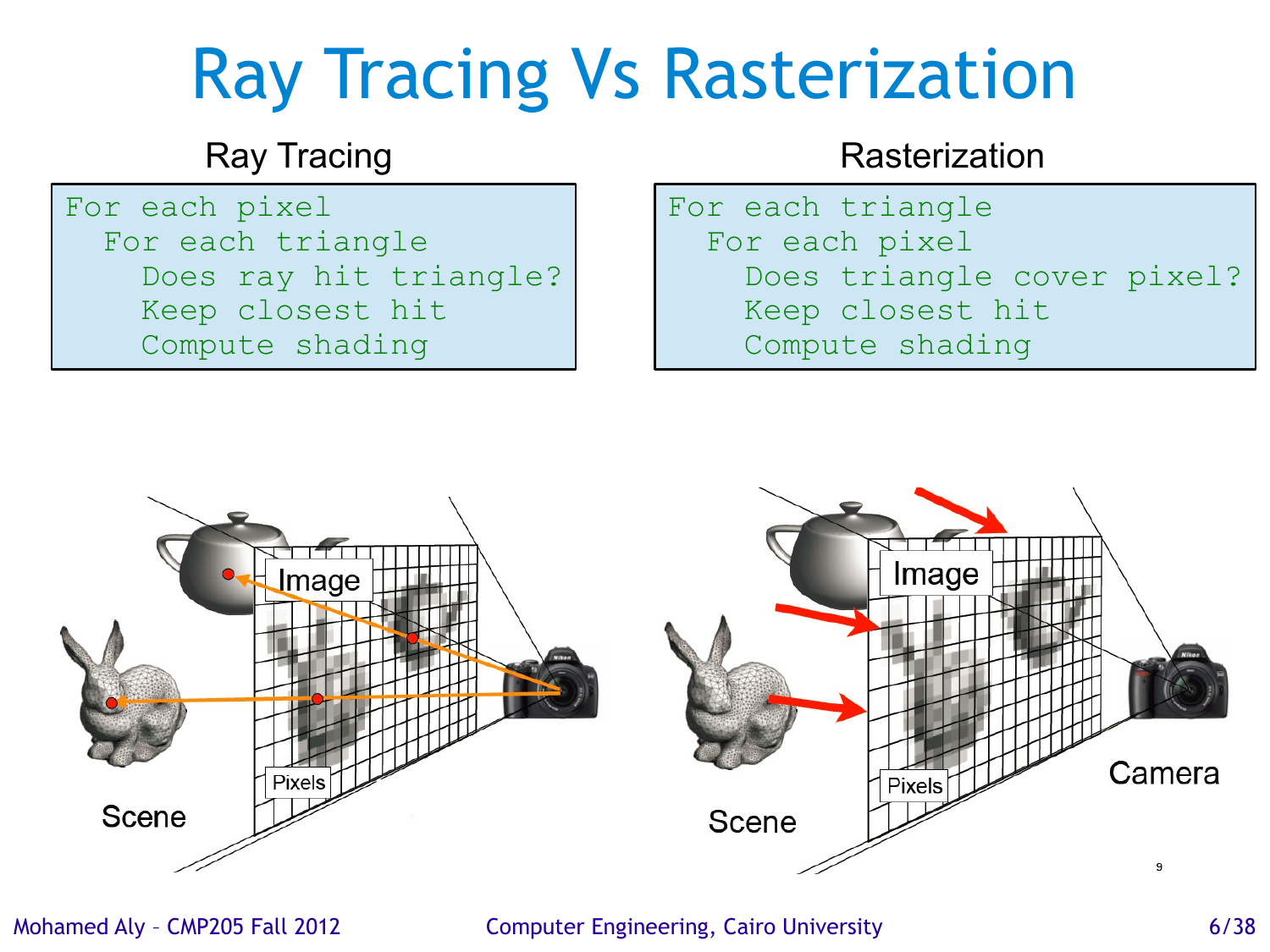# Ray Tracing Vs Rasterization

For each pixel For each triangle Does ray hit triangle? Keep closest hit Compute shading

#### Ray Tracing **Rasterization** Rasterization

For each triangle For each pixel Does triangle cover pixel? Keep closest hit Compute shading

#### **Pros**

- Can render anything that can be intersected with a ray
- Naturally handles shadows, transparency, reflection … etc. using recursion

### **Cons**

- Hard to implement in hardware
- Traditionally too slow for interactive applications
- Becoming faster and faster!

### **Pros**

- Much much faster
- Readily available in GPUs
- Parallelizable

#### **Cons**

- Limited to certain primitives, esp. triangles
- Faceting and shading artifacts
- No unified handling of shadows, reflection, transparency (only approx.)

#### Mohamed Aly - CMP205 Fall 2012 Computer Engineering, Cairo University 7/38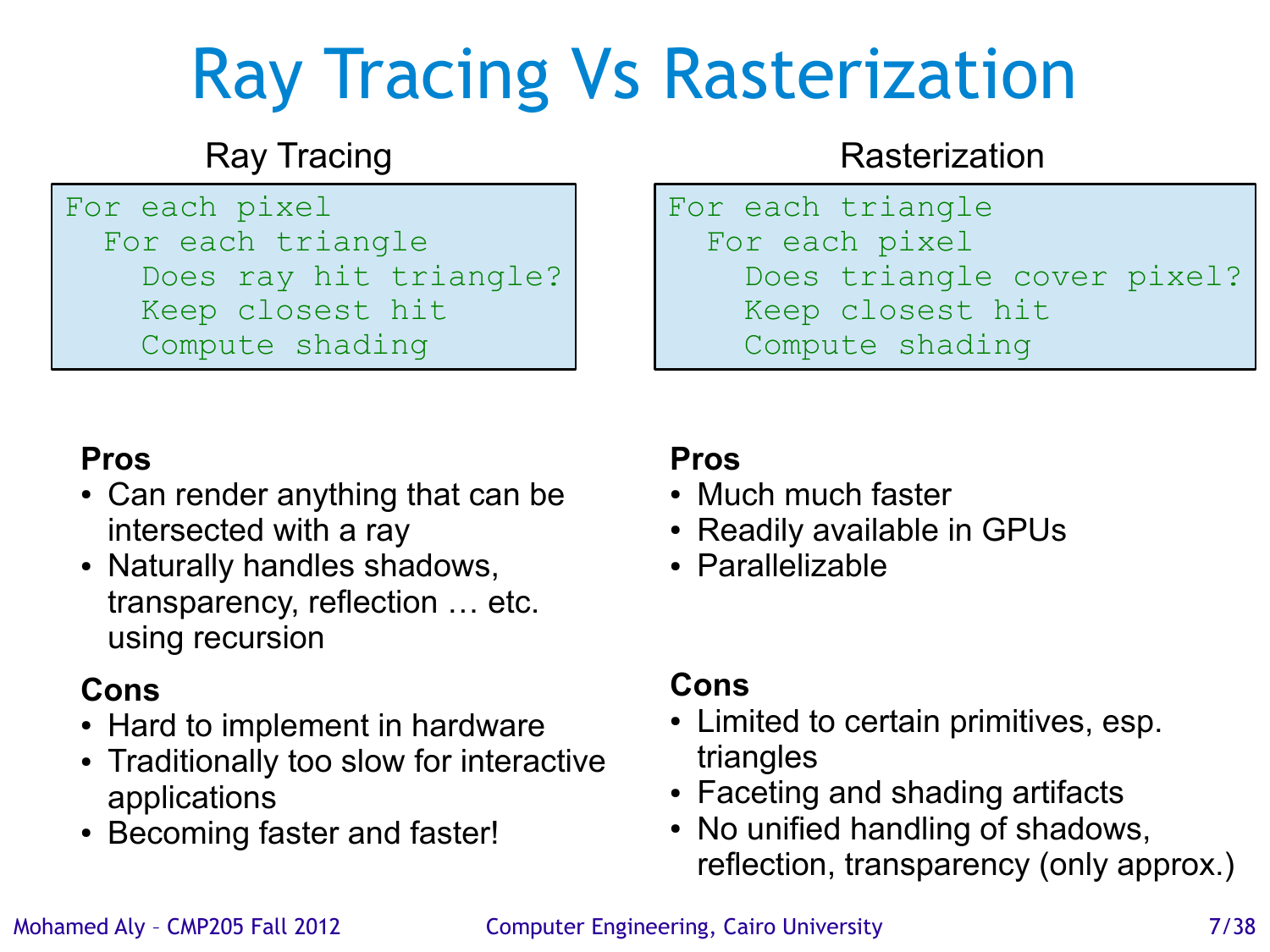### Ray Tracing

For each pixel Construct a ray from the eye For each object in the scene Find intersection point (and surface normal) Keep if closest



Mohamed Aly - CMP205 Fall 2012 Computer Engineering, Cairo University 6/38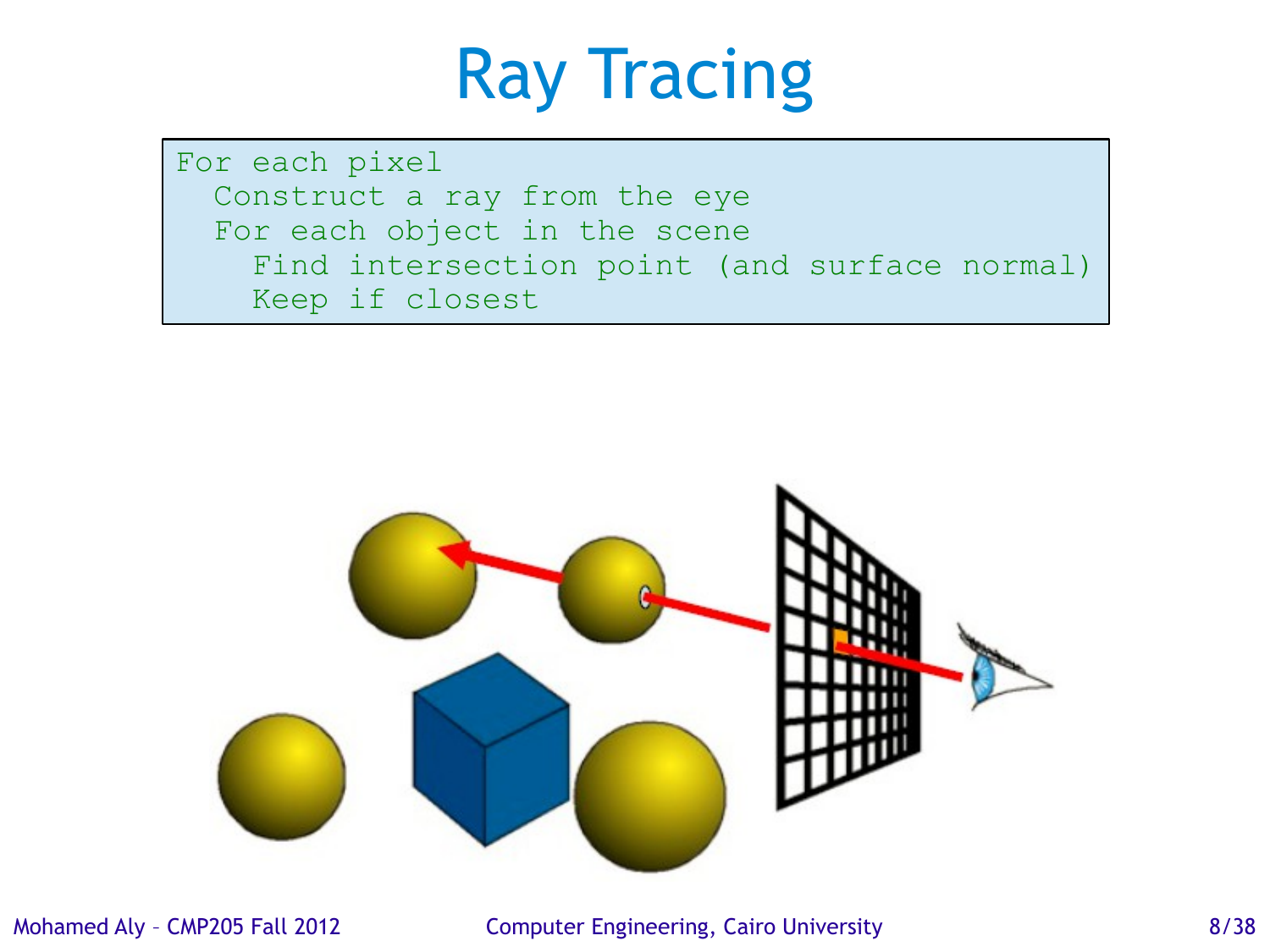## Ray Tracing

For each pixel Construct a ray from the eye For each object in the scene Find intersection point (and surface normal) Keep if closest Compute Shading

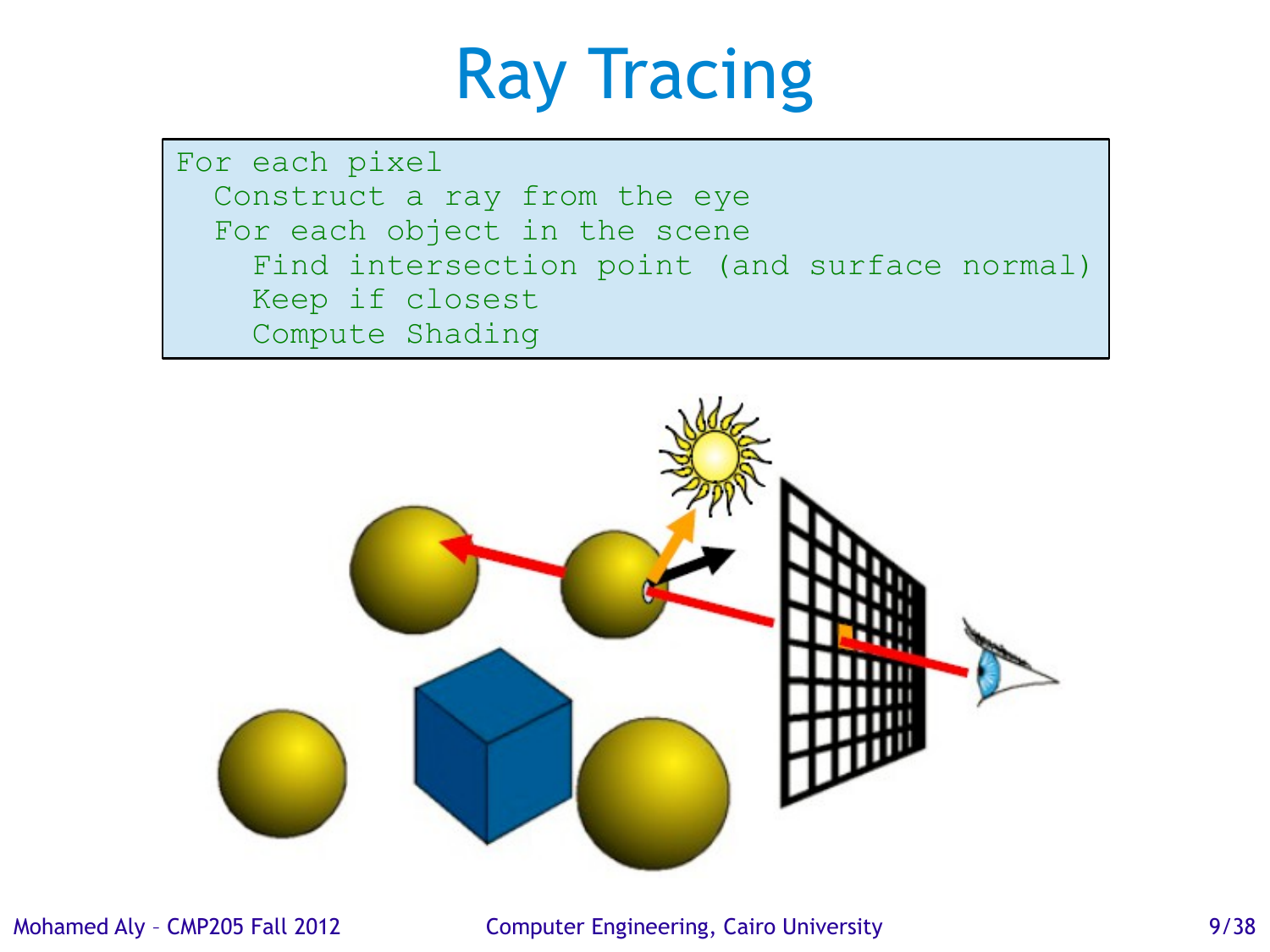### Ray Generation

For each pixel

#### **Construct a ray from the eye**

 For each object in the scene Find intersection point (and surface normal) Keep if closest Compute Shading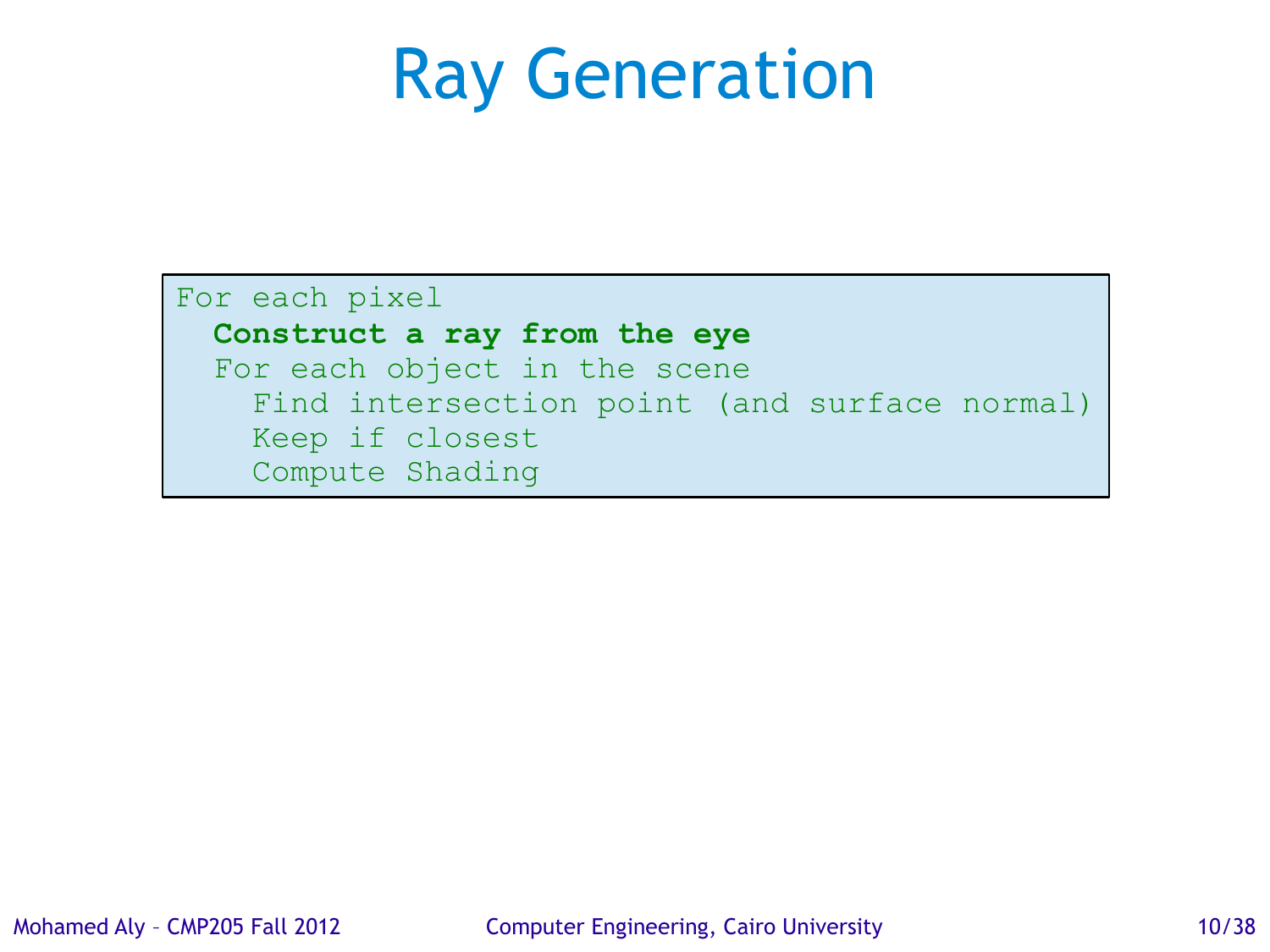### Ray Generation

A ray is composed of:

- Starting point *e*
- Direction vector *d*

Parametric equation:  $p(t)=e+t d$ 

 $t = 0 \rightarrow p(t) = e$ Find smallest  $t > 0$  such that  $p(t)$  lies on a surface!

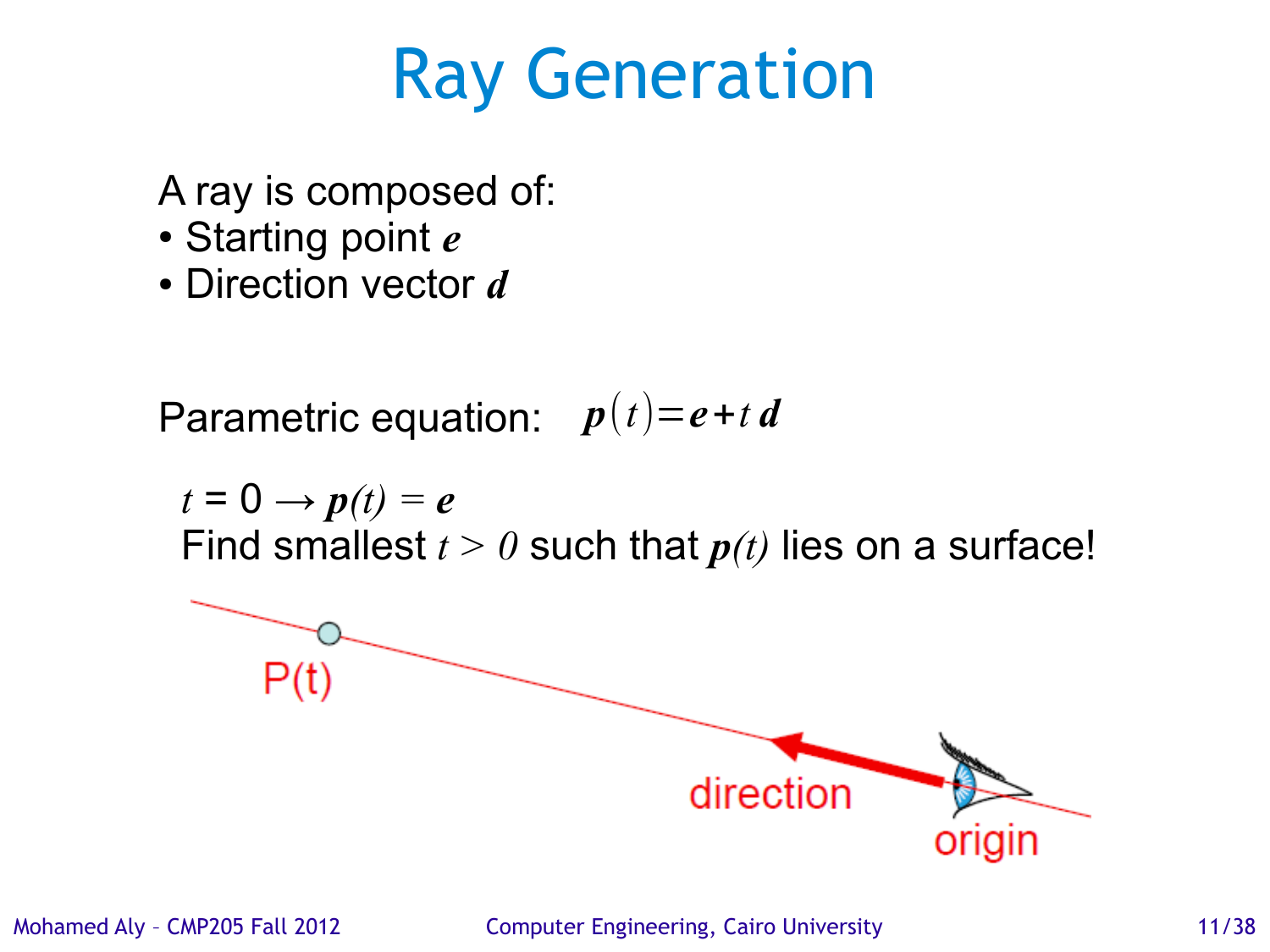### Ray Generation



Mohamed Aly - CMP205 Fall 2012 Computer Engineering, Cairo University 12/38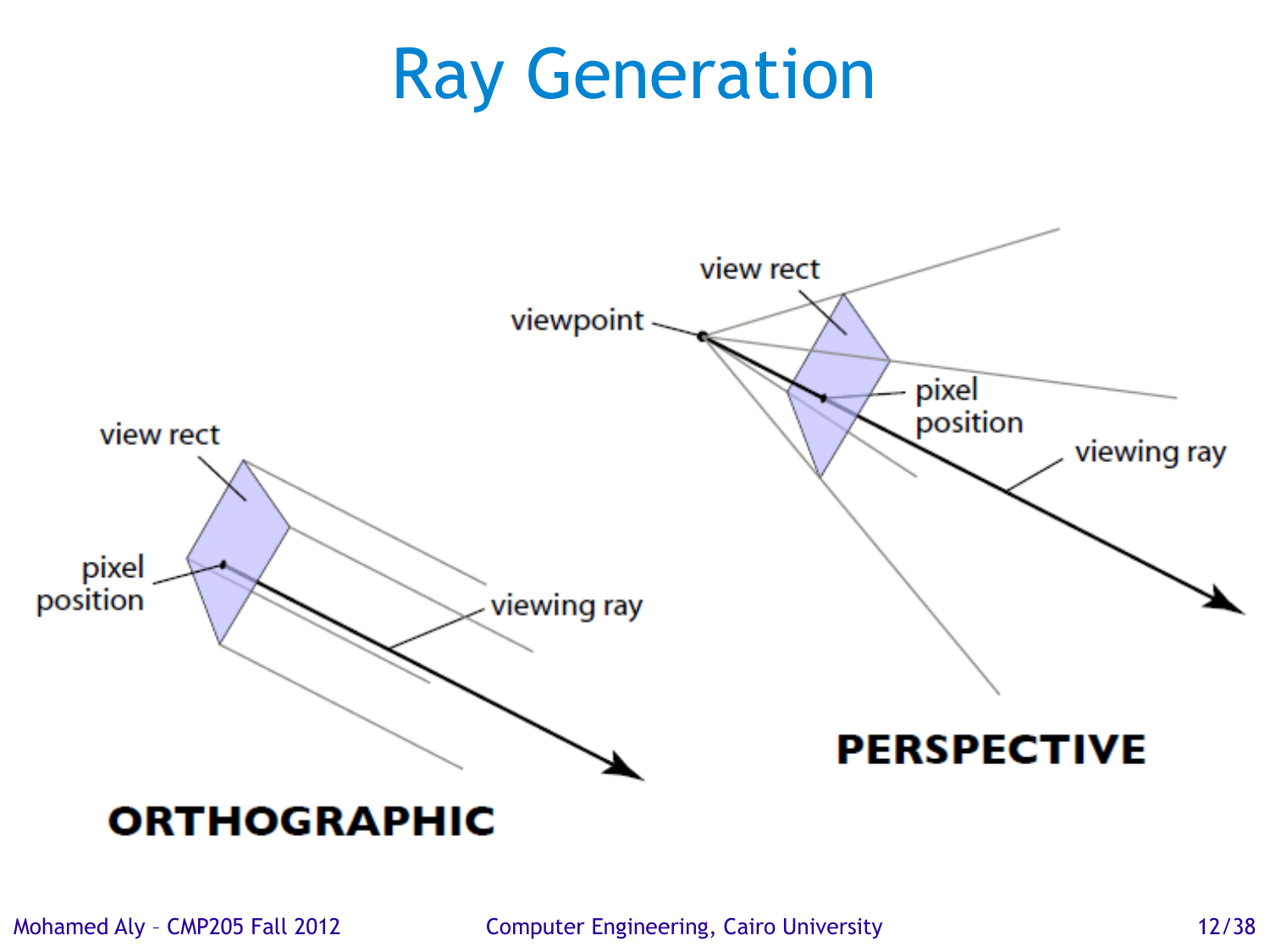## Ray Generation: Orthographic



 $p(t)=s+t d$  *v* 

#### Where is the viewing rectangle in World Coordinates?

Mohamed Aly - CMP205 Fall 2012 Computer Engineering, Cairo University 13/38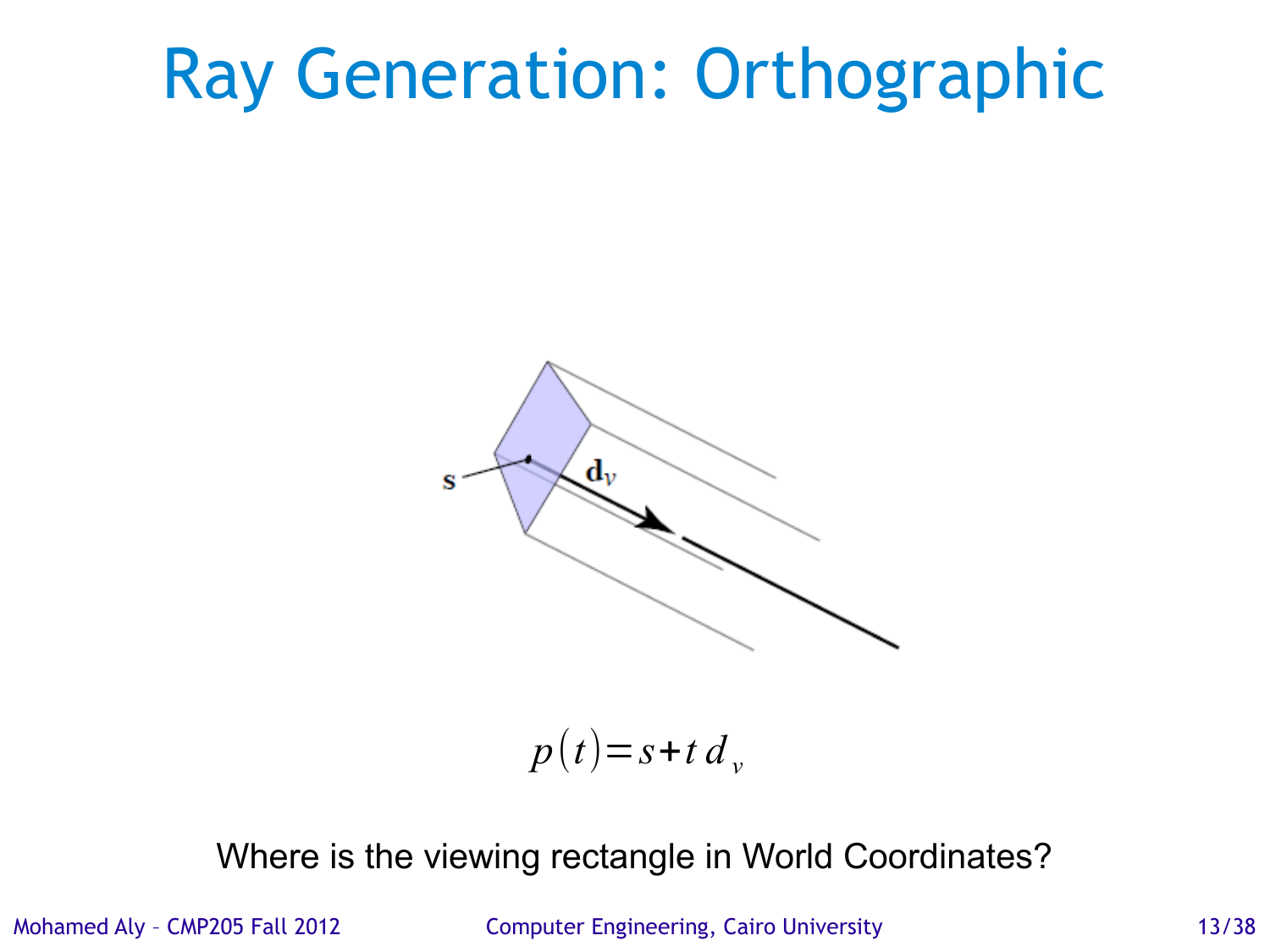# Ray Generation: Orthographic

- Camera basis: **u**, **v**, **w**
- Camera position: **e**
- View rectangle specified by l, r, t, b
- Screen point in  $uv$ -plane:  $(u_s, v_s)$

Screen point:  $s = e + u_s u + v_s v$ 

Direction: *d*=−*w*

Starting Point: *s*

$$
\text{Ray: } \mathbf{p}(t) = \mathbf{s} + t \, \mathbf{d}
$$



Mohamed Aly – CMP205 Fall 2012 Computer Engineering, Cairo University 14/38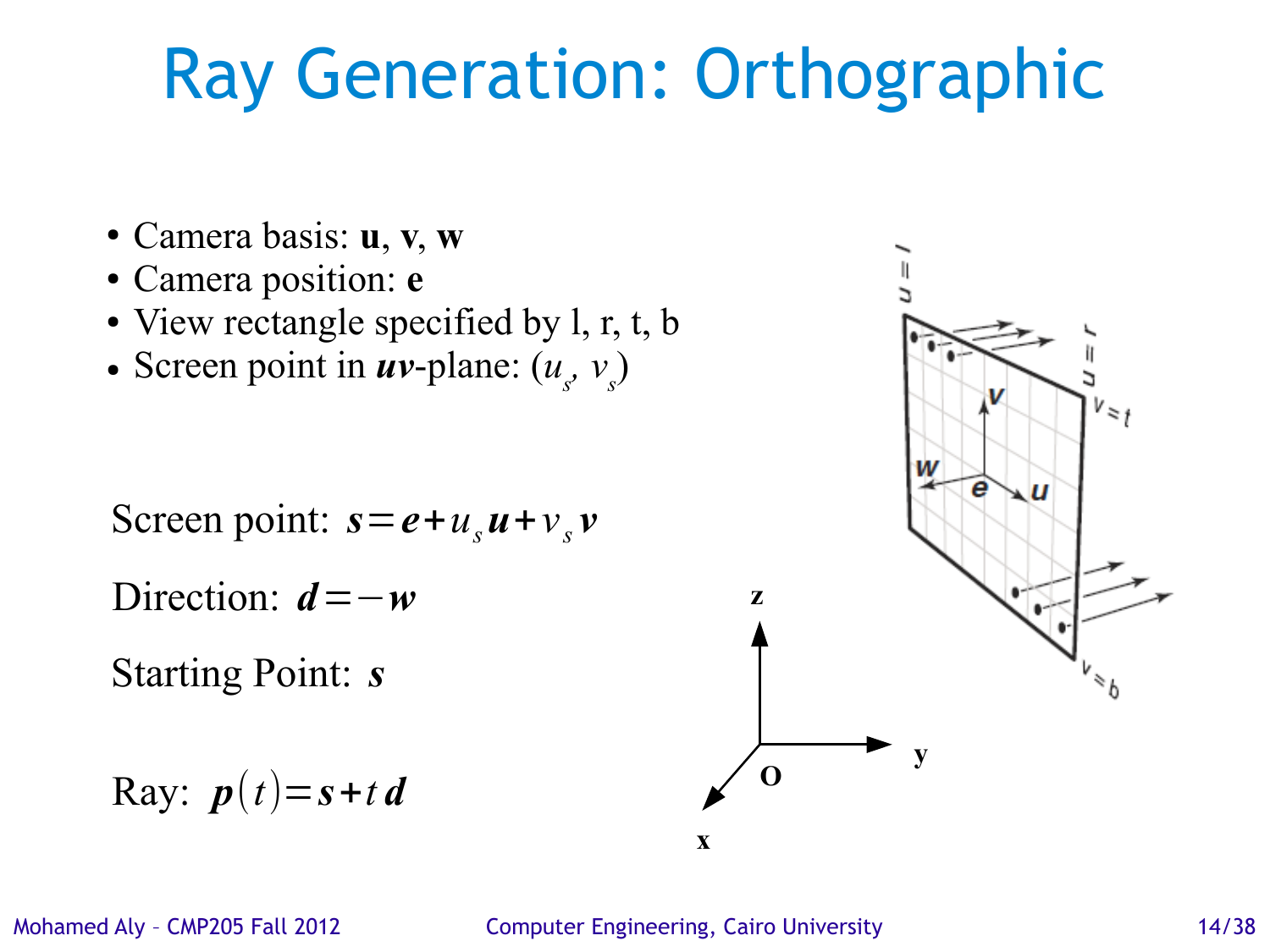### Ray Generation: Perspective



 $p(t) = e + t d$ 

#### Where is the viewing rectangle in World Coordinates?

Mohamed Aly - CMP205 Fall 2012 Computer Engineering, Cairo University 15/38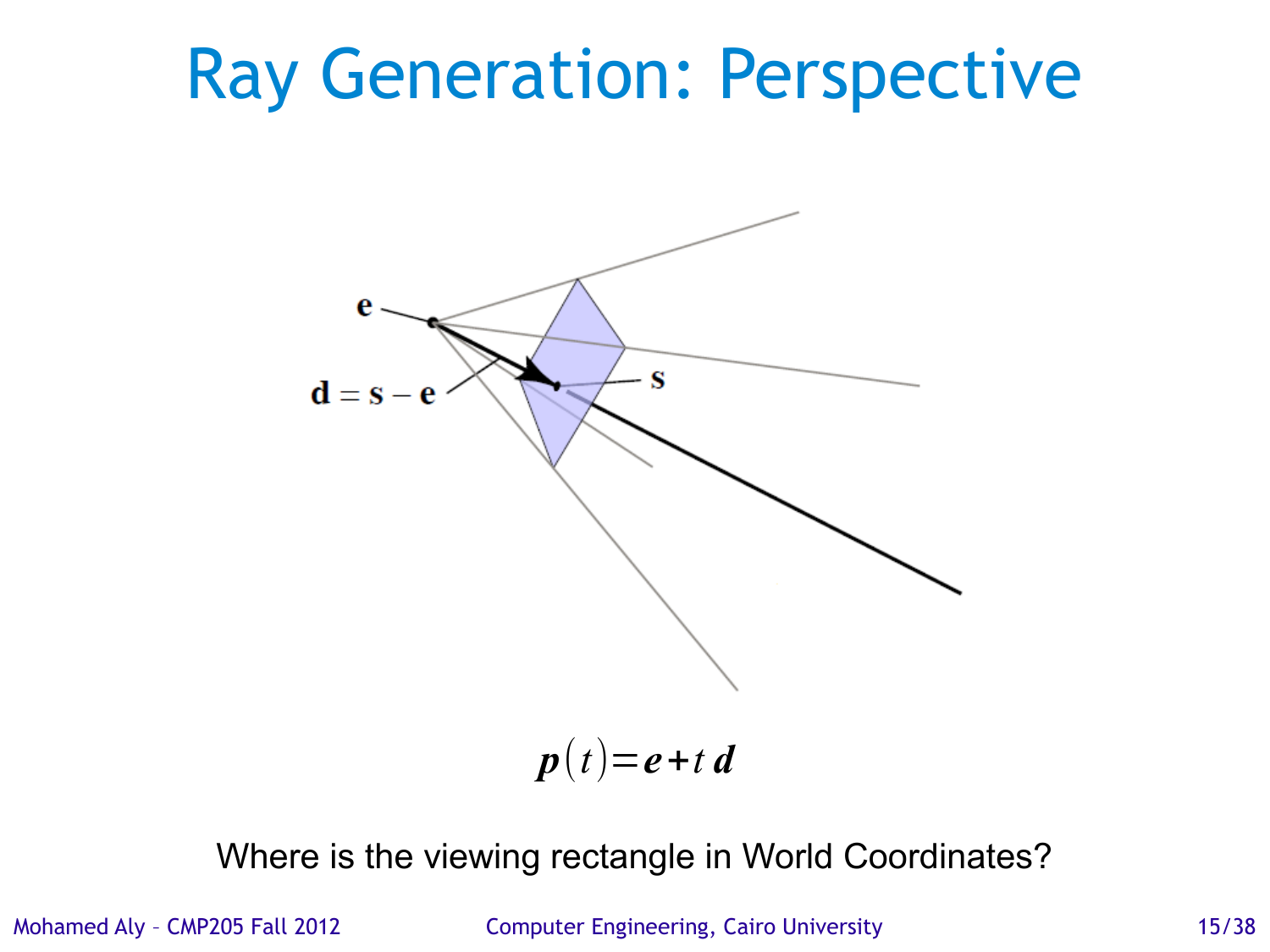# Ray Generation: Perspective

- Camera basis: **u**, **v**, **w**
- Camera position: **e**
- View rectangle specified by l, r, t, b
- Screen point in camera coordinates:  $(u_s, v_s, -d)$

$$
Screen point: s = e + us u + vs v - d w
$$

Direction:  $d = s - e$ 

Starting Point: *e*

$$
\text{Ray: } \mathbf{p}(t) = \mathbf{e} + t \, \mathbf{d}
$$

Mohamed Aly – CMP205 Fall 2012 Computer Engineering, Cairo University 16/38

**x**

**z**

**O**

 $v_{\leq t}$ 

**y**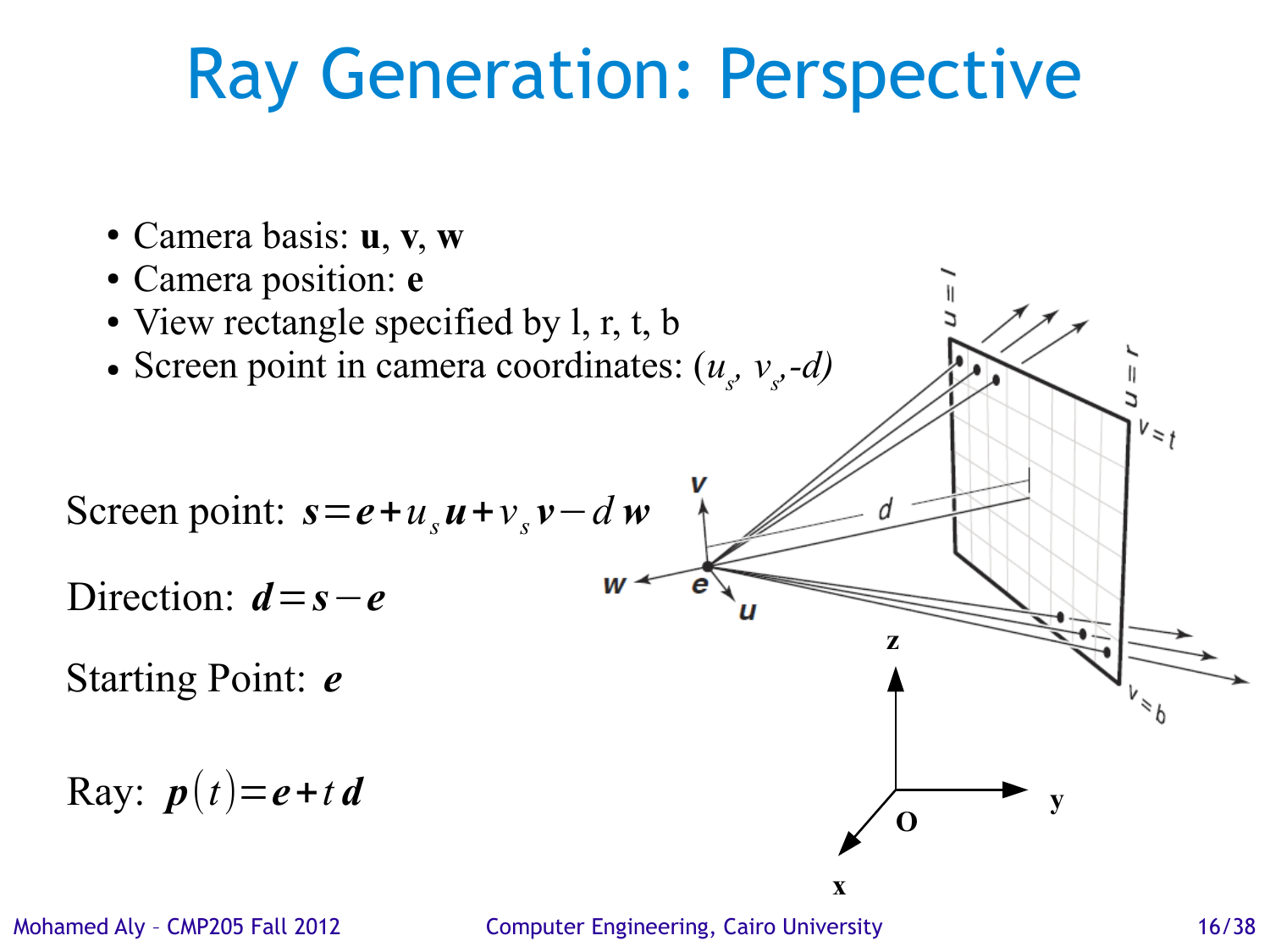# Ray Generation: Pixel-to-Image



How to convert from pixel coordinates  $(i, j)$  to uv coordinates  $(u_{s}, v_{s})$ ?

Mohamed Aly - CMP205 Fall 2012 Computer Engineering, Cairo University 17/38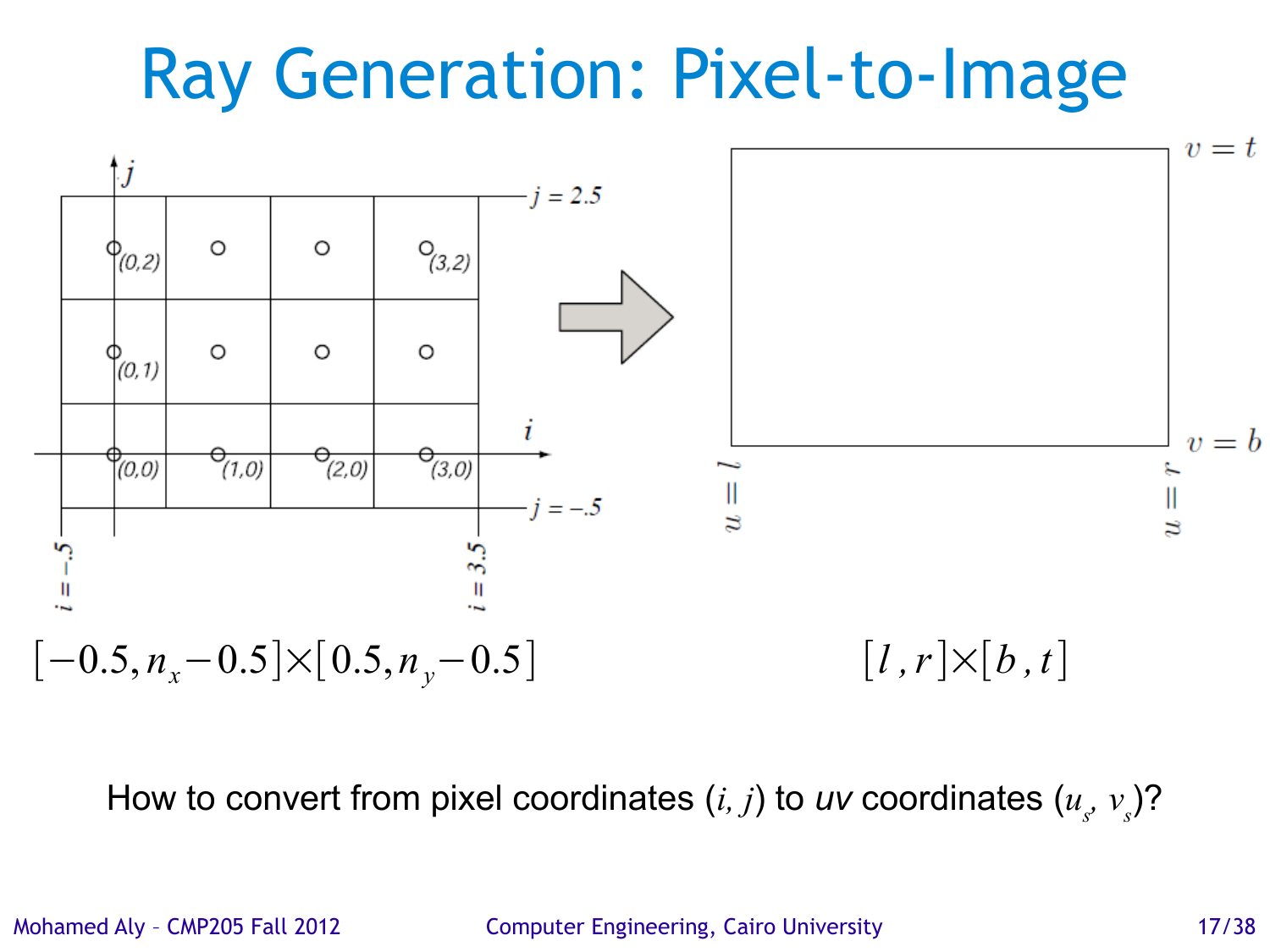# Ray Generation: Pixel-to-Image



Windowing Transformation: Translate, Scale, Translate

$$
u_s = l + \frac{r - l}{n_x} (i + 0.5) \& v_s = b + \frac{t - b}{n_y} (j + 0.5)
$$

Mohamed Aly – CMP205 Fall 2012 Computer Engineering, Cairo University 18/38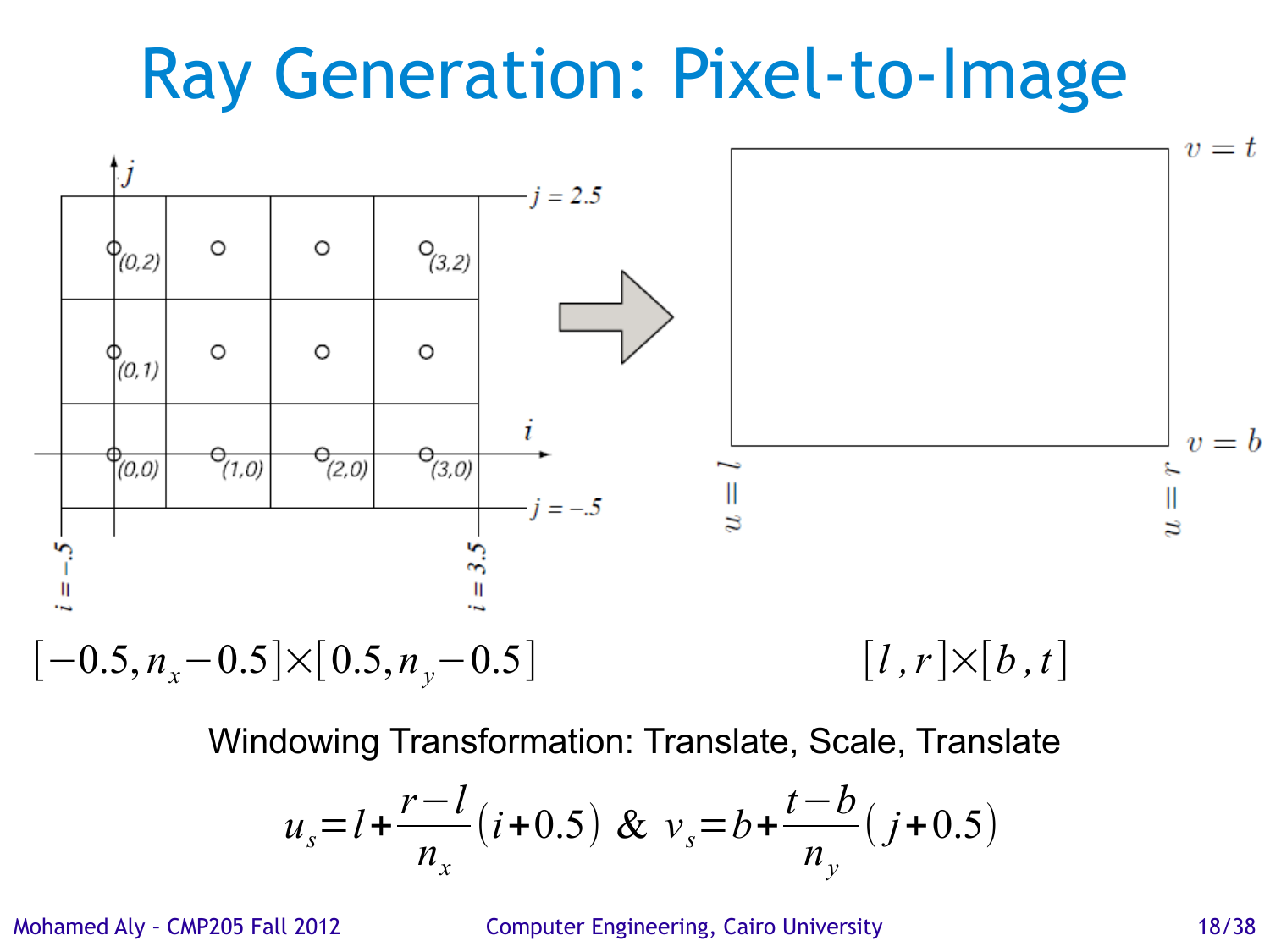### Ray Intersection

For each pixel Construct a ray from the eye For each object in the scene  **Intersection (ray, t0, t1)** Keep if closest Compute Shading

Finds the intersection (and surface normal) for  $t \geq t_{_0}$  and  $t \leq t_{_I}$ 

Mohamed Aly - CMP205 Fall 2012 Computer Engineering, Cairo University 19/38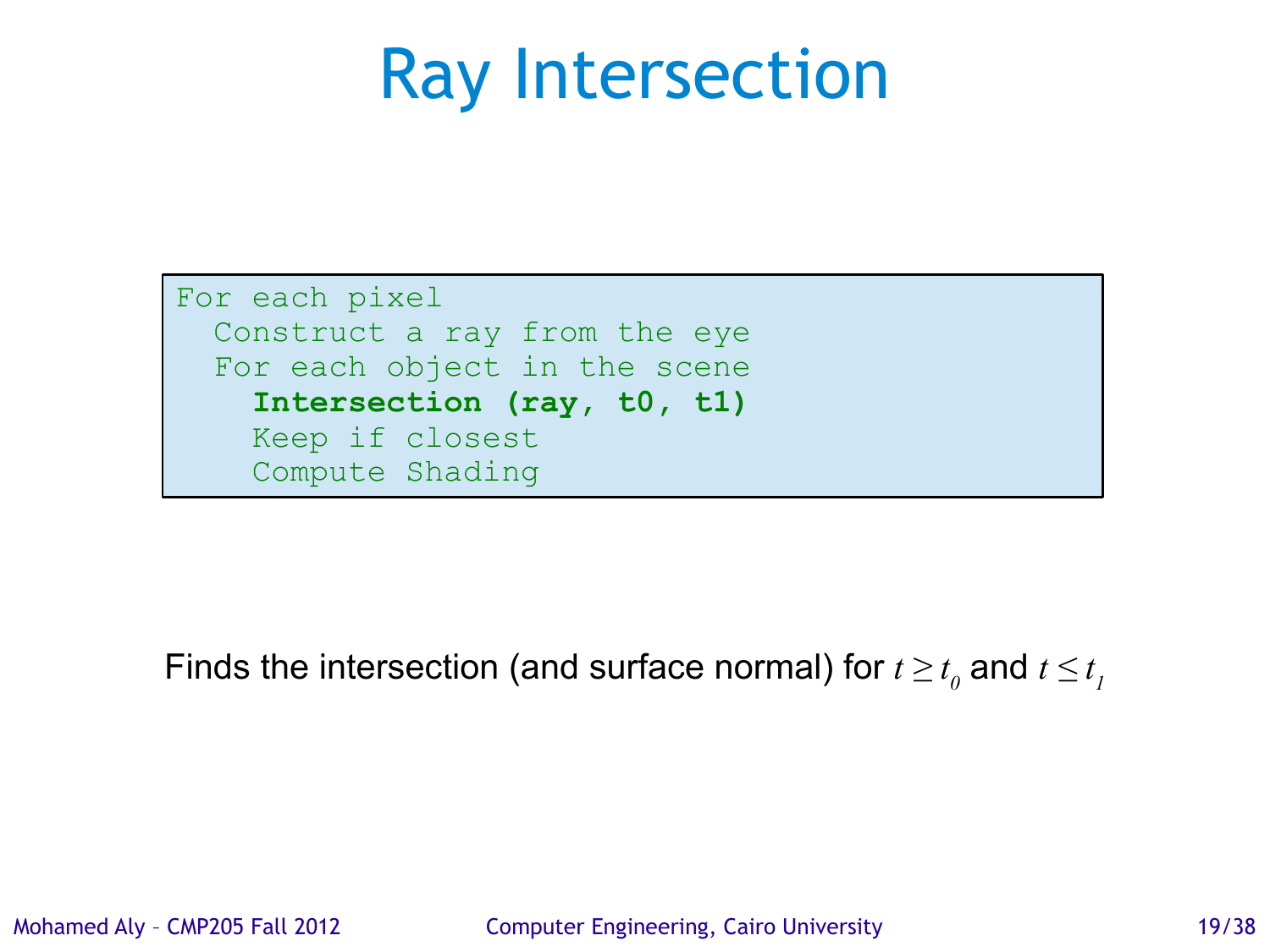# Ray Intersection: Sphere

Ray parametric equation:  $p(t) = e + t d$ 

Sphere implicit equation:  $||p-c||^2 - r^2 = 0$  for center *c* & radius *r* 

Intersect  $\rightarrow$  Substitute ray equation into sphere equation and solve for *t*



**Quadratic Equation in** 
$$
t
$$
!

Mohamed Aly – CMP205 Fall 2012 Computer Engineering, Cairo University 20/38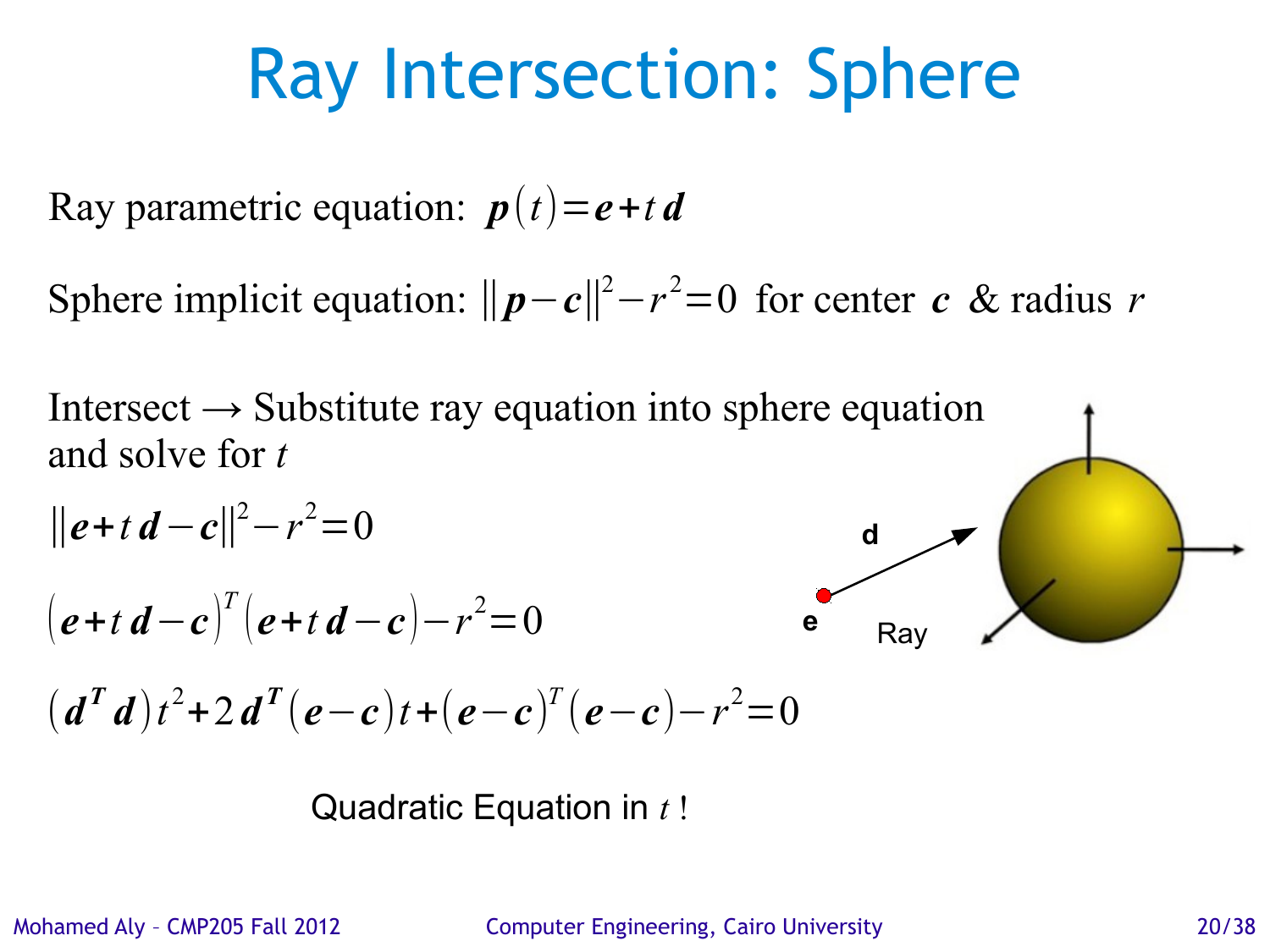## Ray Intersection: Sphere

Quadratic Equation in *t*:  $At^2 + Bt + C = 0$ 



Mohamed Aly – CMP205 Fall 2012 Computer Engineering, Cairo University 21/38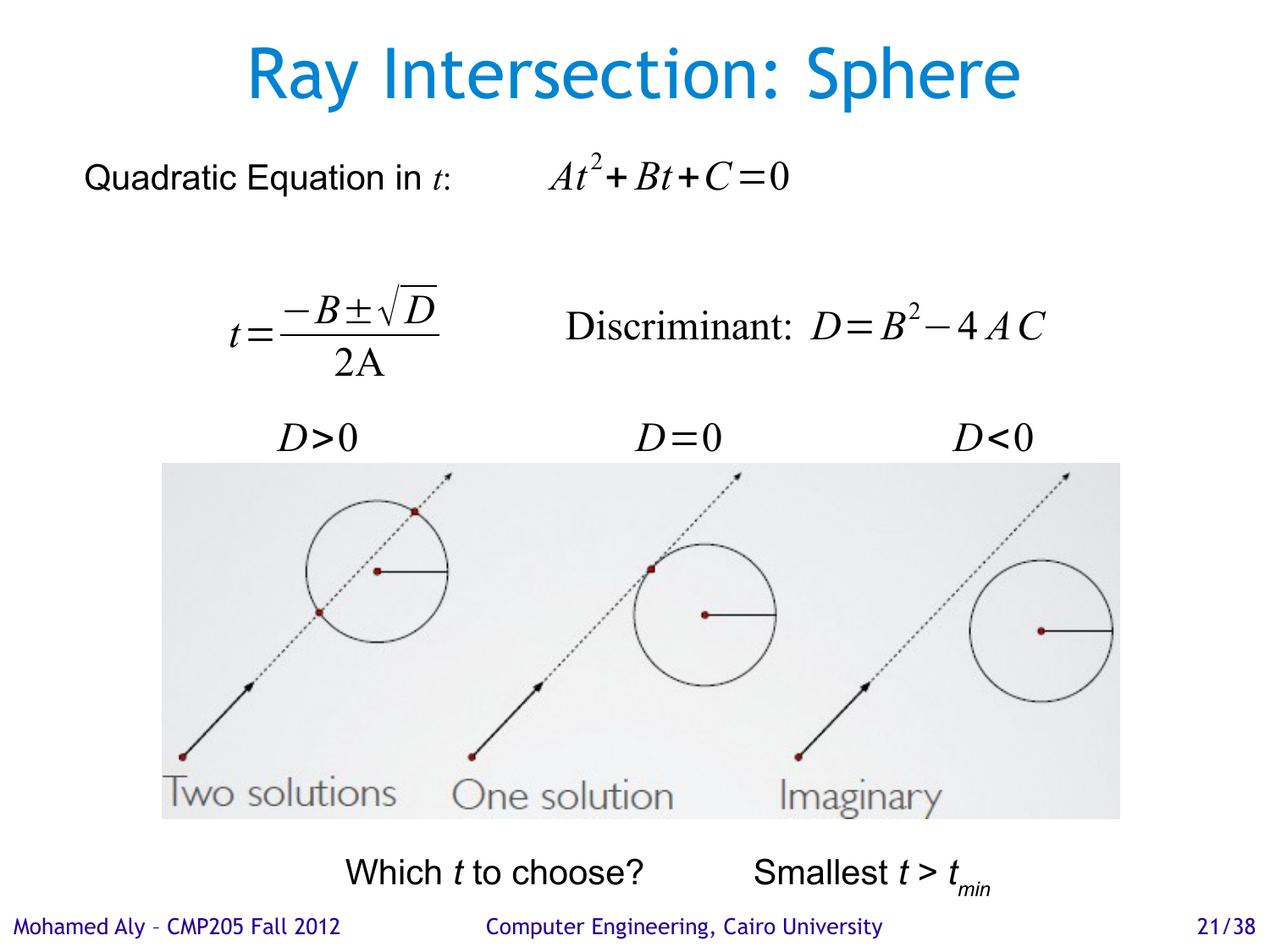### Ray Intersection: Sphere

What about surface normal?

$$
n=\frac{p-c}{\|p-c\|}
$$



Mohamed Aly – CMP205 Fall 2012 Computer Engineering, Cairo University 22/38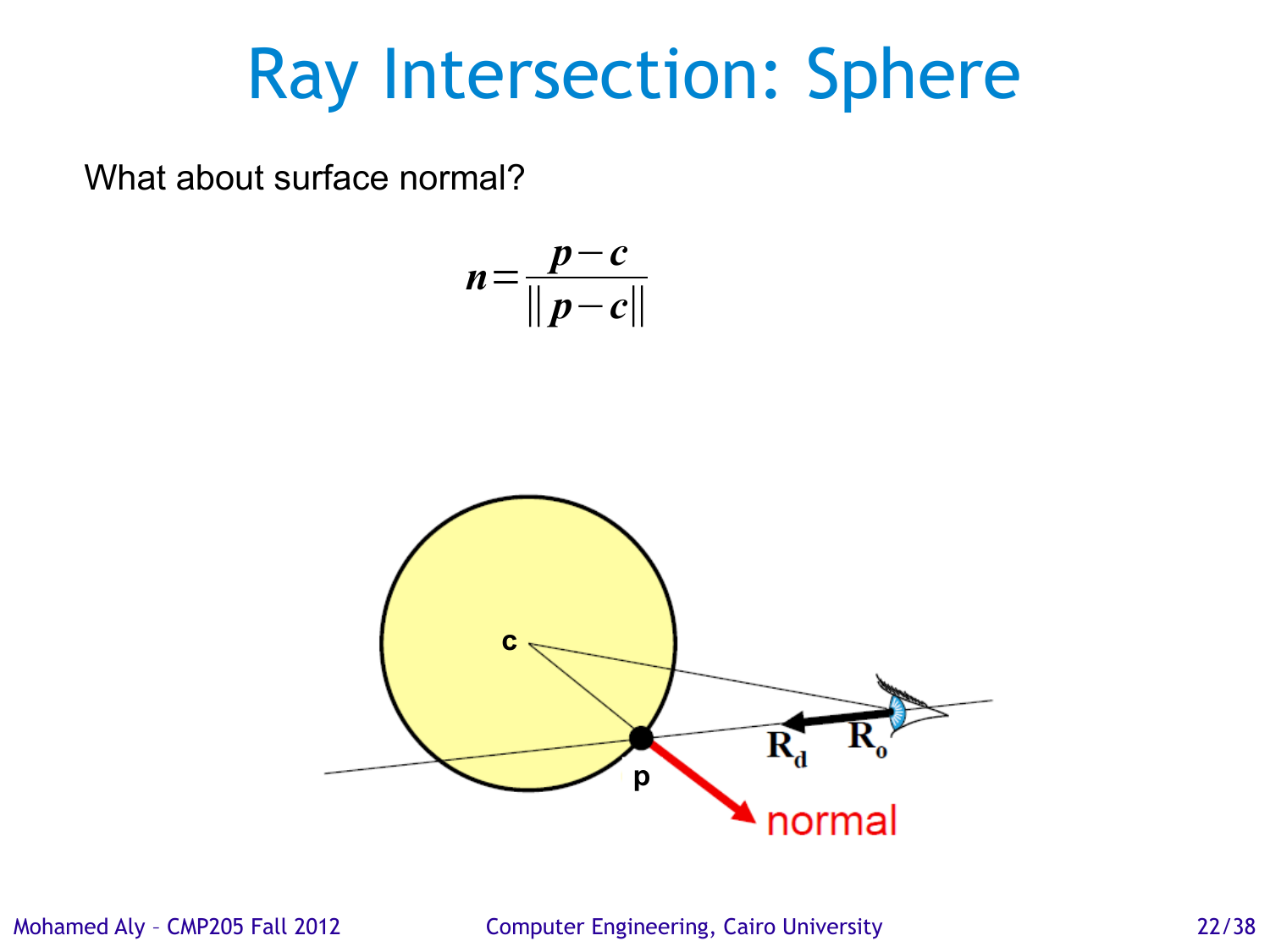### Ray Intersection: Plane

Ray parametric equation:  $p(t) = e + t d$ 

Plane equation:  $n^T p + D=0$  where  $D = -n^T p_0$ 

Intersect  $\rightarrow$  Substitute ray equation into plane equation and solve for *t* 

$$
n^{T}(e+t d)+D=0
$$
  
\n
$$
t=-\frac{D+n^{T}e}{n^{T}d}
$$
  
\nWhat if  $n^{T}d=0$  ?  
\nRay parallel to Plane !



Mohamed Aly – CMP205 Fall 2012 Computer Engineering, Cairo University 23/38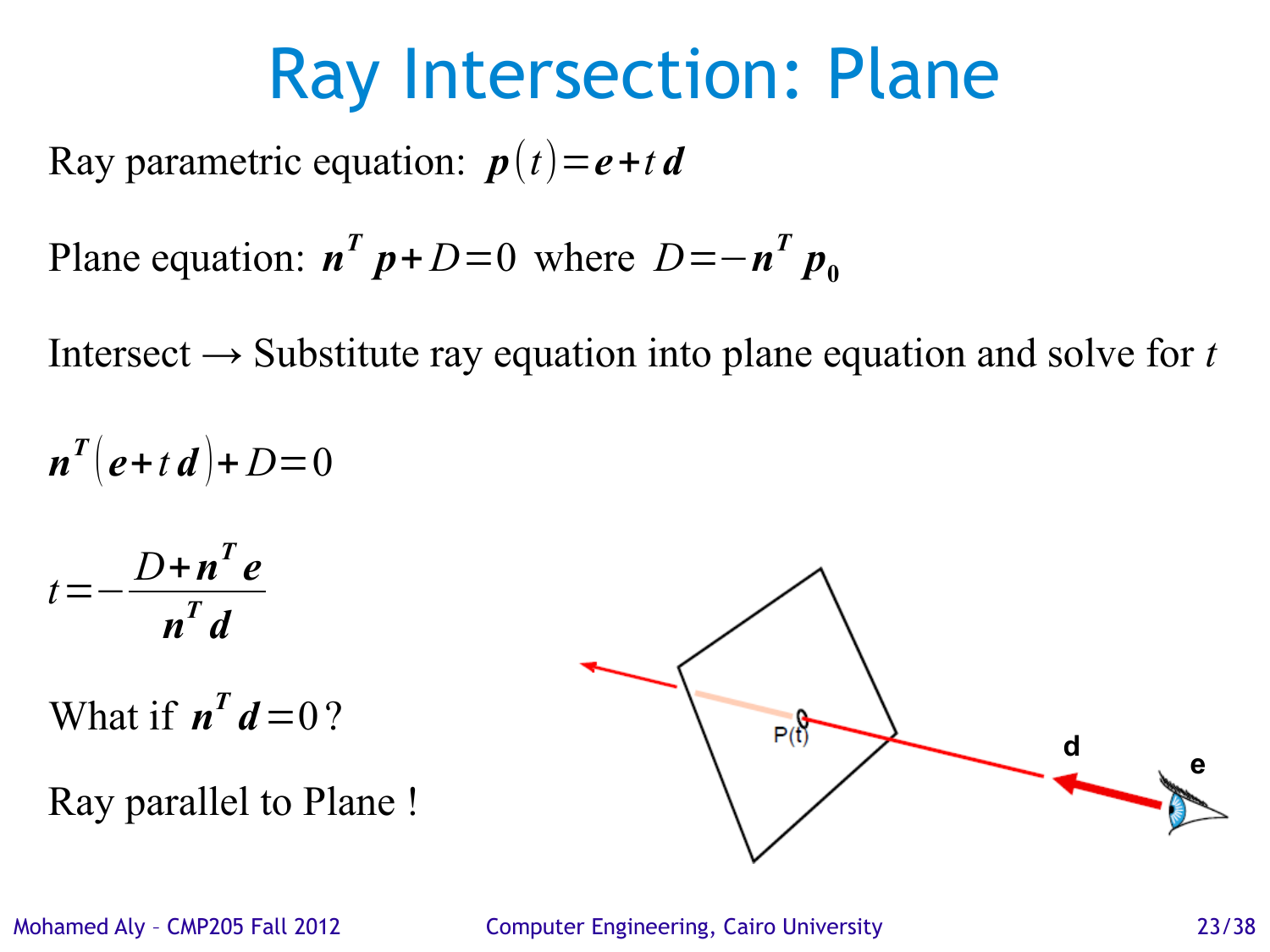### Ray Intersection: Plane

What about surface normal?

Already given !



Mohamed Aly – CMP205 Fall 2012 Computer Engineering, Cairo University 24/38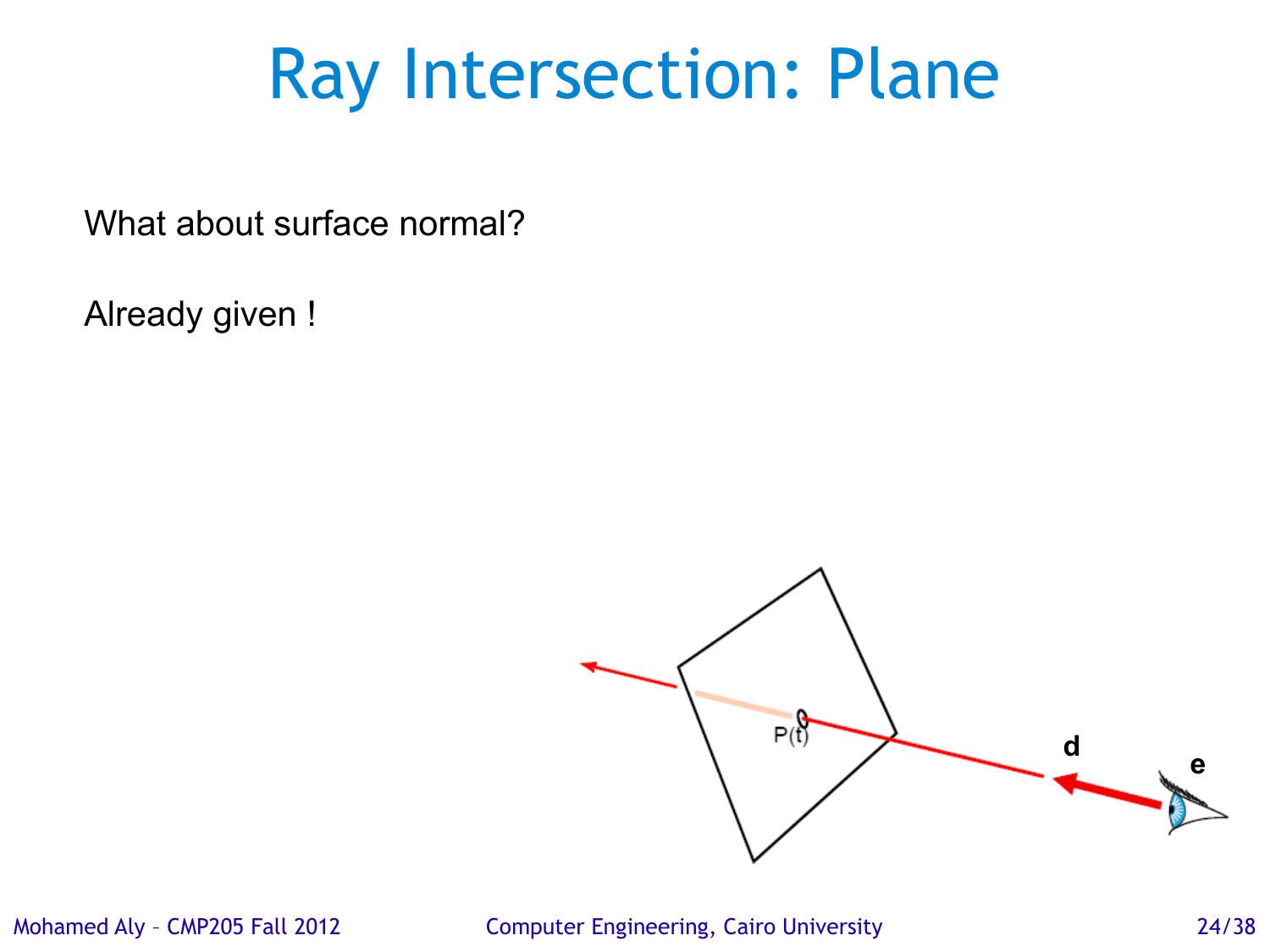Straightforward approach ?

1. Intersect ray with triangle's plane 2. Find Barycentric coordinates of intersection point 3. Decide whether inside or outside triangle  $0 \leq \alpha, \beta, \gamma \leq 1$ 

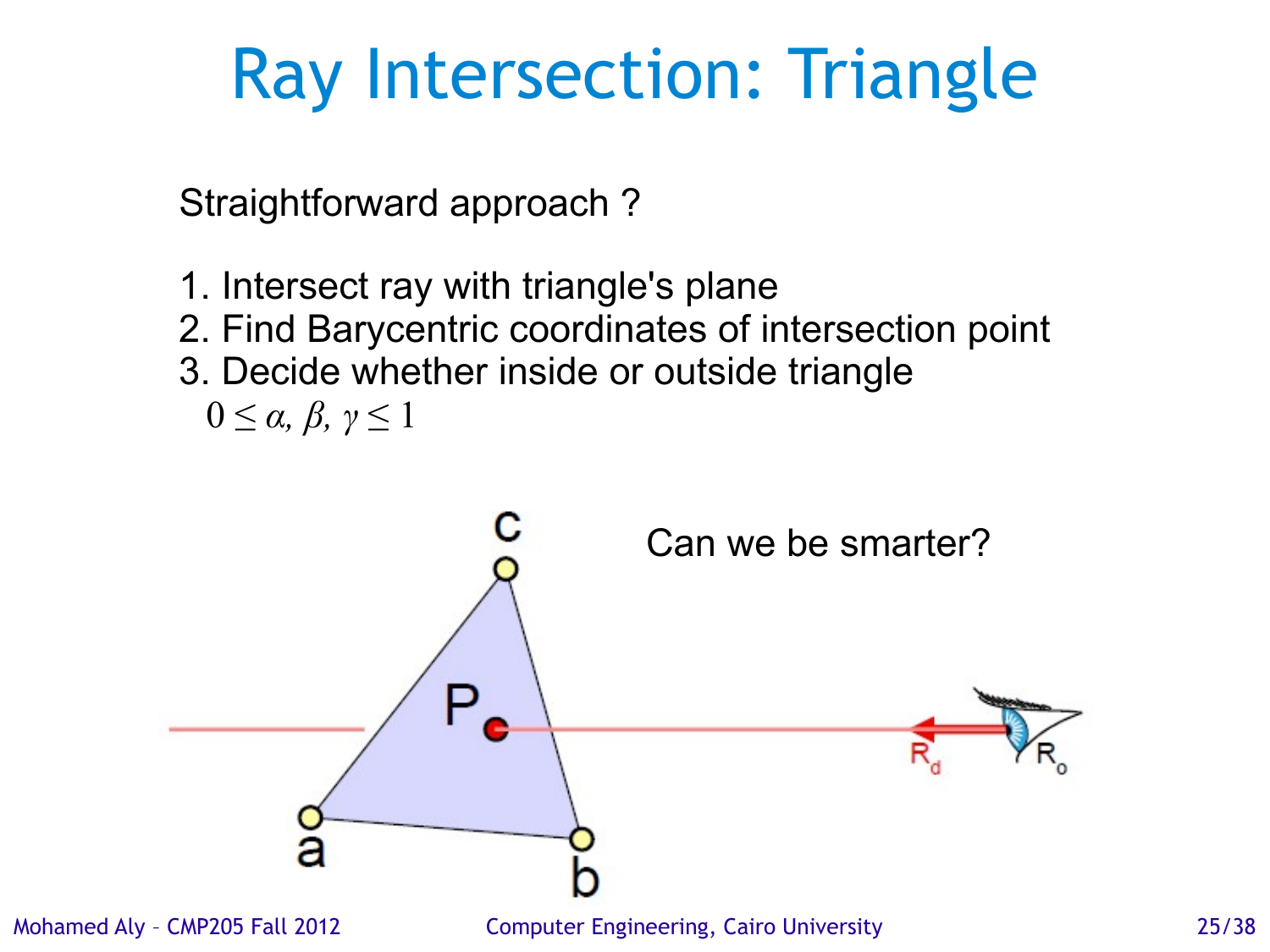Ray parametric equation:  $p(t) = e + t d$ 

Triangle equation:  $p = a + \beta (b - a) + \gamma (c - a)$ 

Intersect  $\rightarrow$  Substitute ray equation into triangle equation and solve for *t, β,* and *γ*. Inside if  $β + γ < 1$  and  $β & y > 0$ 

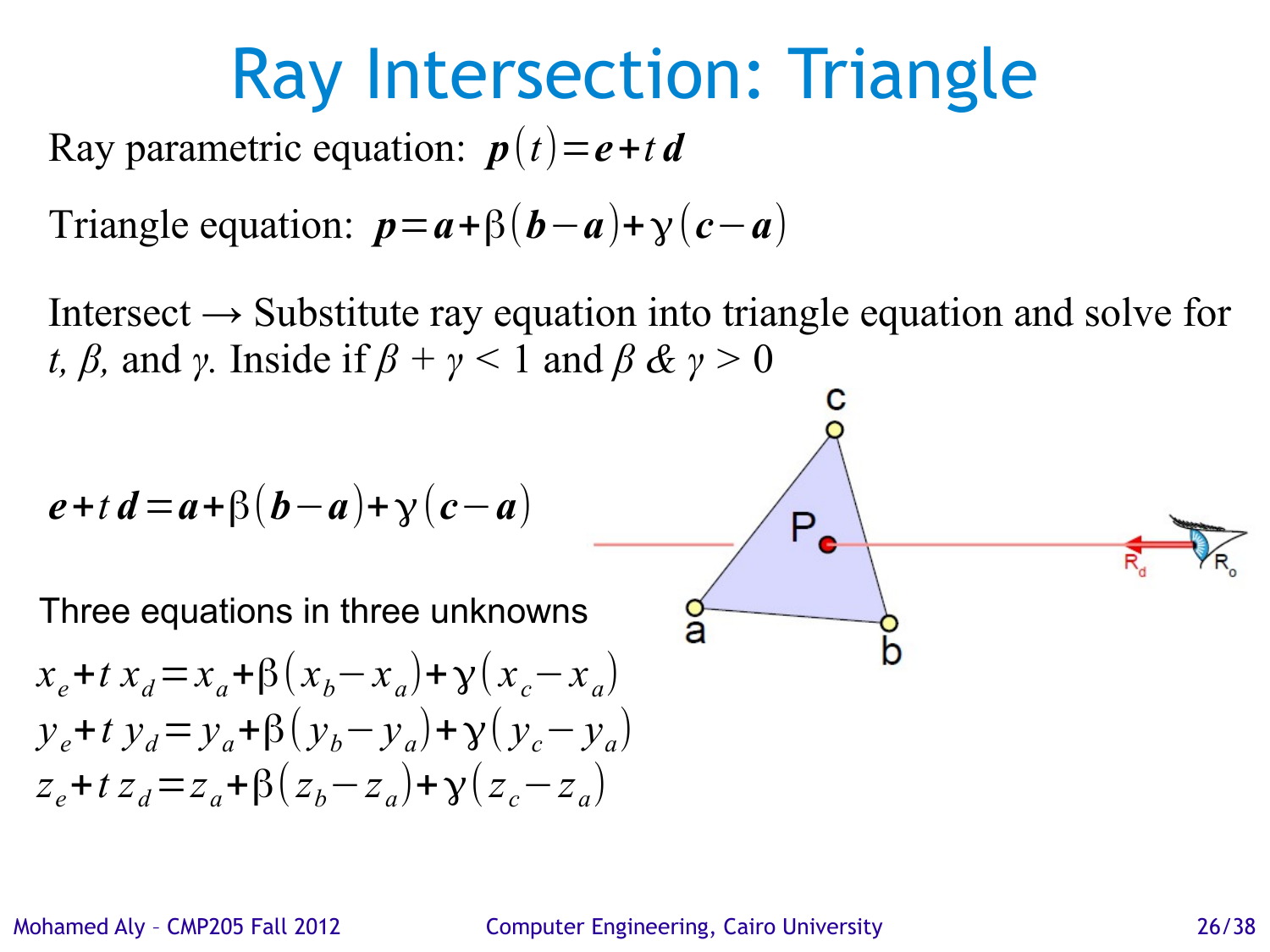Three equations in three unknowns

$$
x_e + t x_d = x_a + \beta (x_b - x_a) + \gamma (x_c - x_a)
$$
  
\n
$$
y_e + t y_d = y_a + \beta (y_b - y_a) + \gamma (y_c - y_a)
$$
  
\n
$$
z_e + t z_d = z_a + \beta (z_b - z_a) + \gamma (z_c - z_a)
$$
  
\n
$$
\begin{bmatrix}\nx_a - x_b & x_a - x_c & x_d \\
y_a - y_b & y_a - y_c & y_d \\
z_a - z_b & z_a - z_c & z_d\n\end{bmatrix} \begin{bmatrix}\n\beta \\
\gamma \\
\gamma \\
\delta\n\end{bmatrix} = \begin{bmatrix}\nx_a - x_e \\
y_a - y_e \\
z_a - z_e\n\end{bmatrix}
$$

Solve for  $t$ ,  $\beta$ , and  $\gamma$ 

Mohamed Aly – CMP205 Fall 2012 Computer Engineering, Cairo University 27/38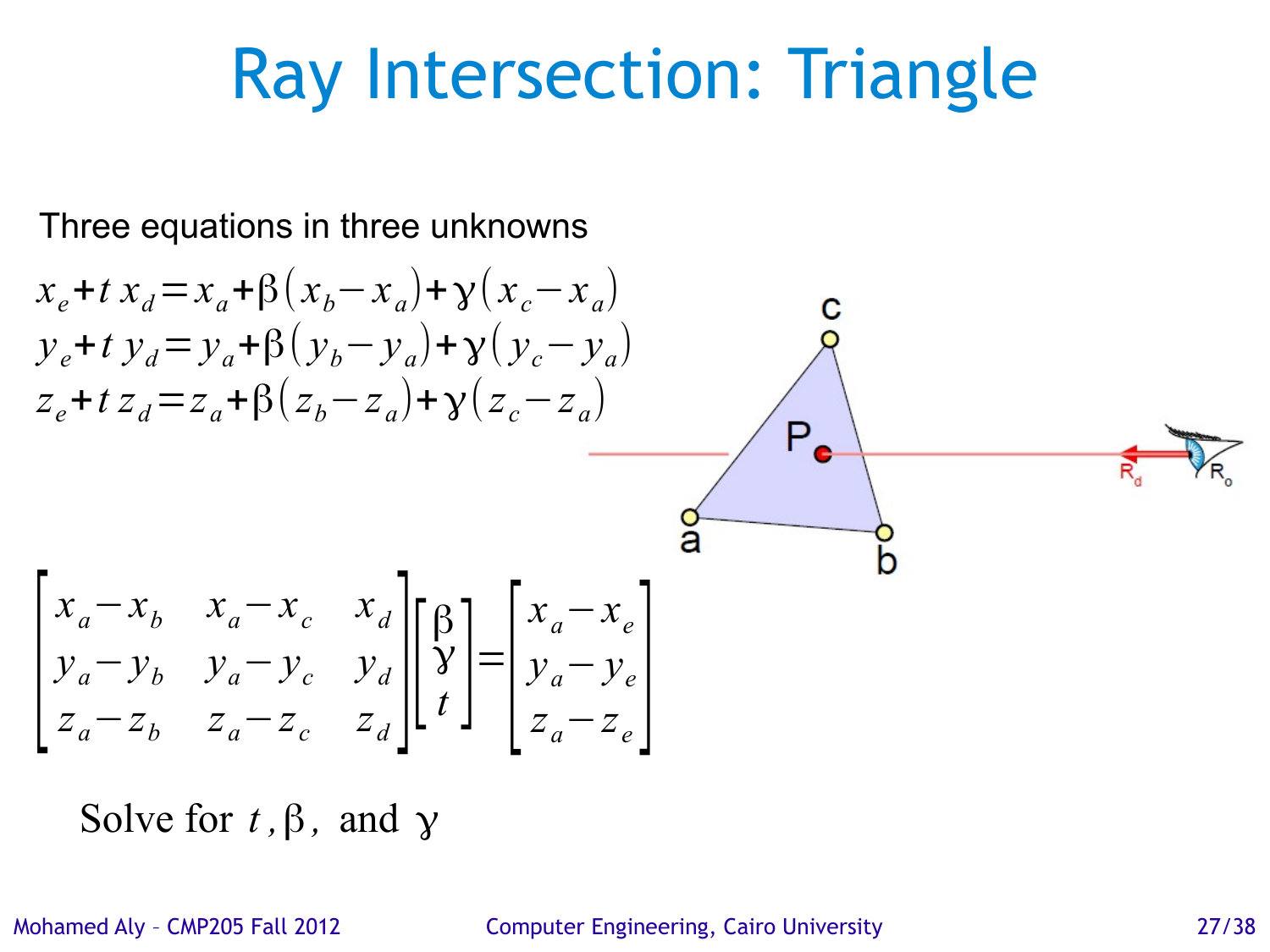

Mohamed Aly – CMP205 Fall 2012 Computer Engineering, Cairo University 28/38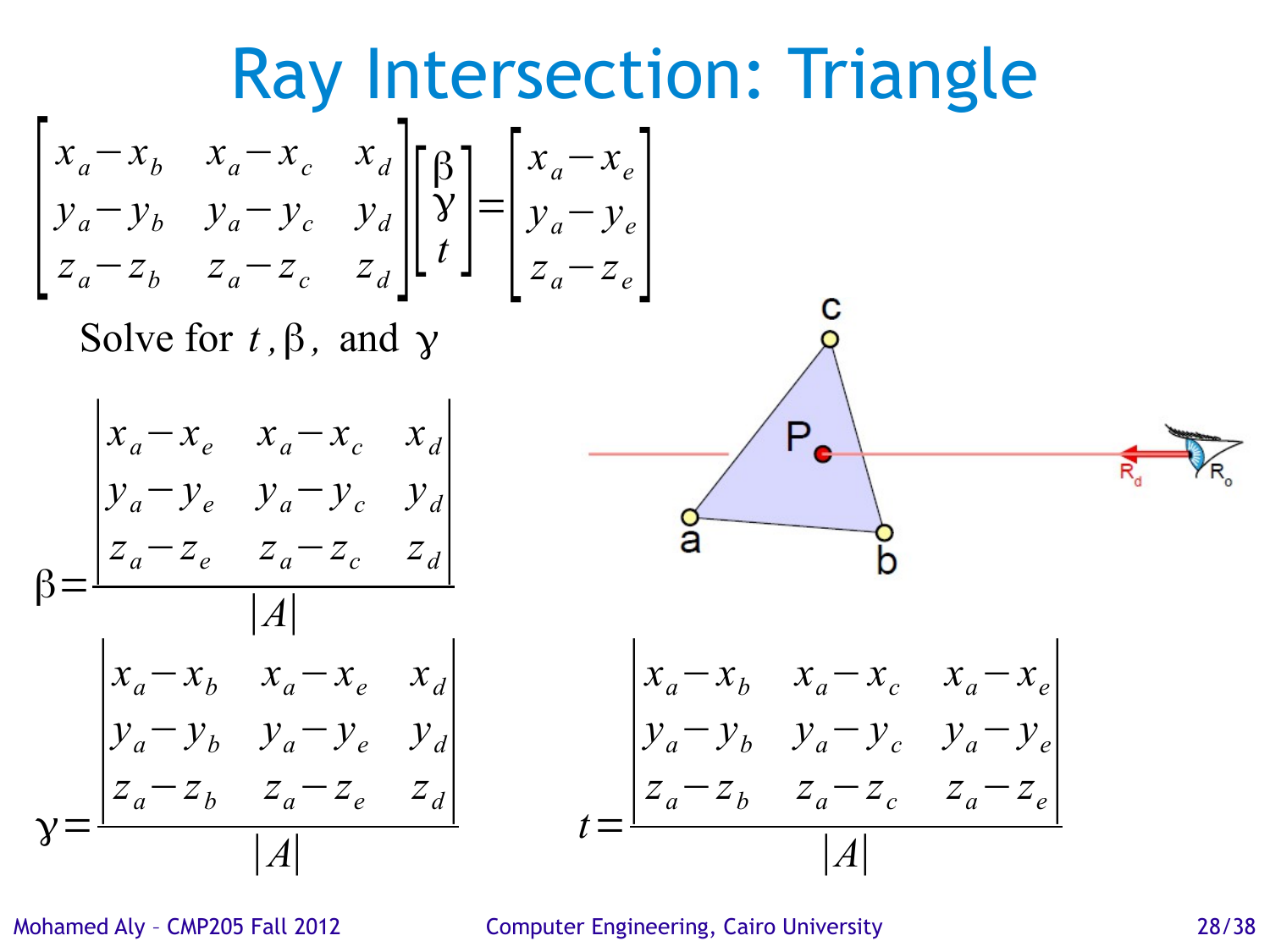- Advantages?
	- Efficient
	- No need to store plane equations
	- Compute Barycentric coordinates and check in one step!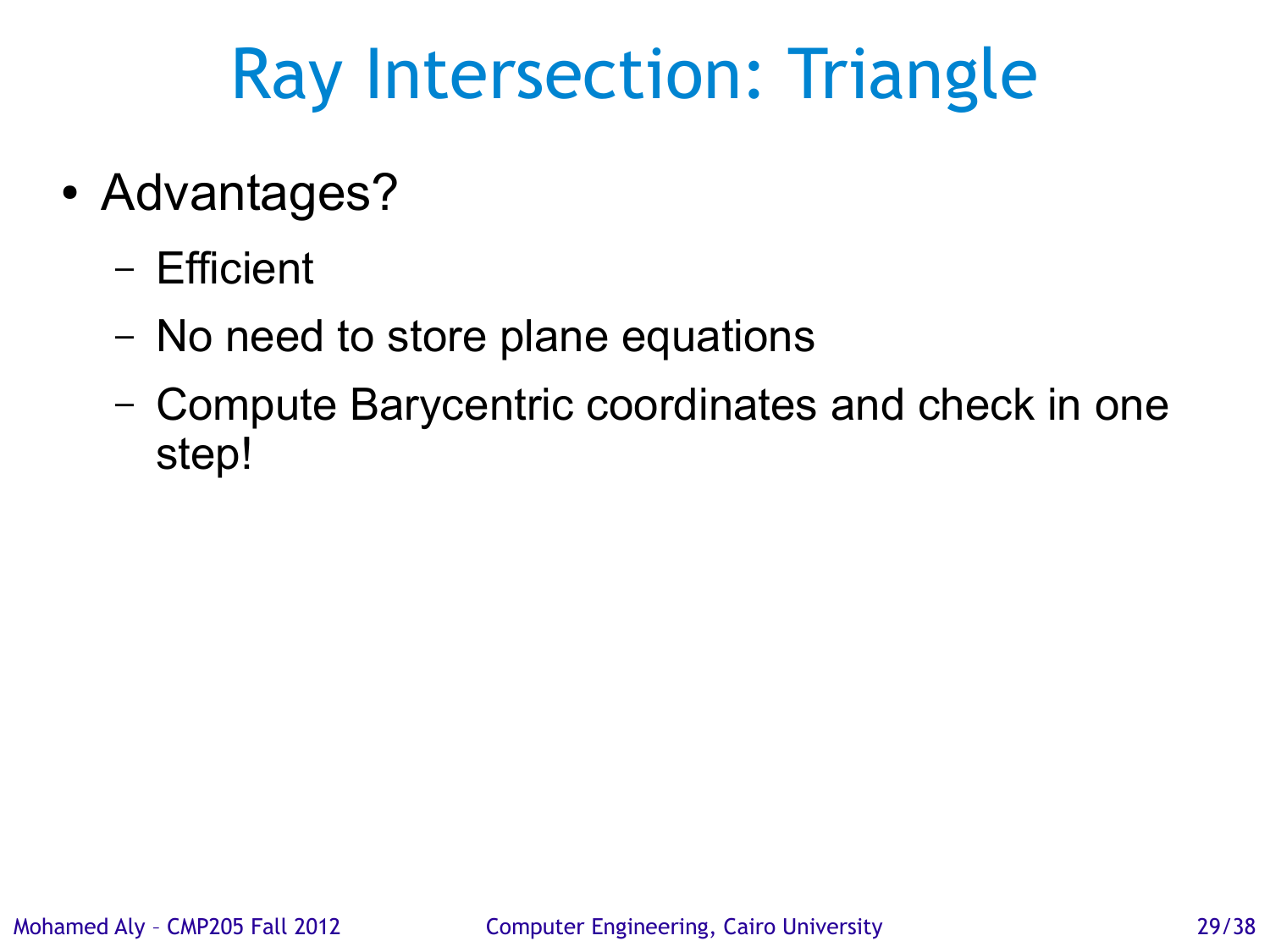# Ray Intersection: Box

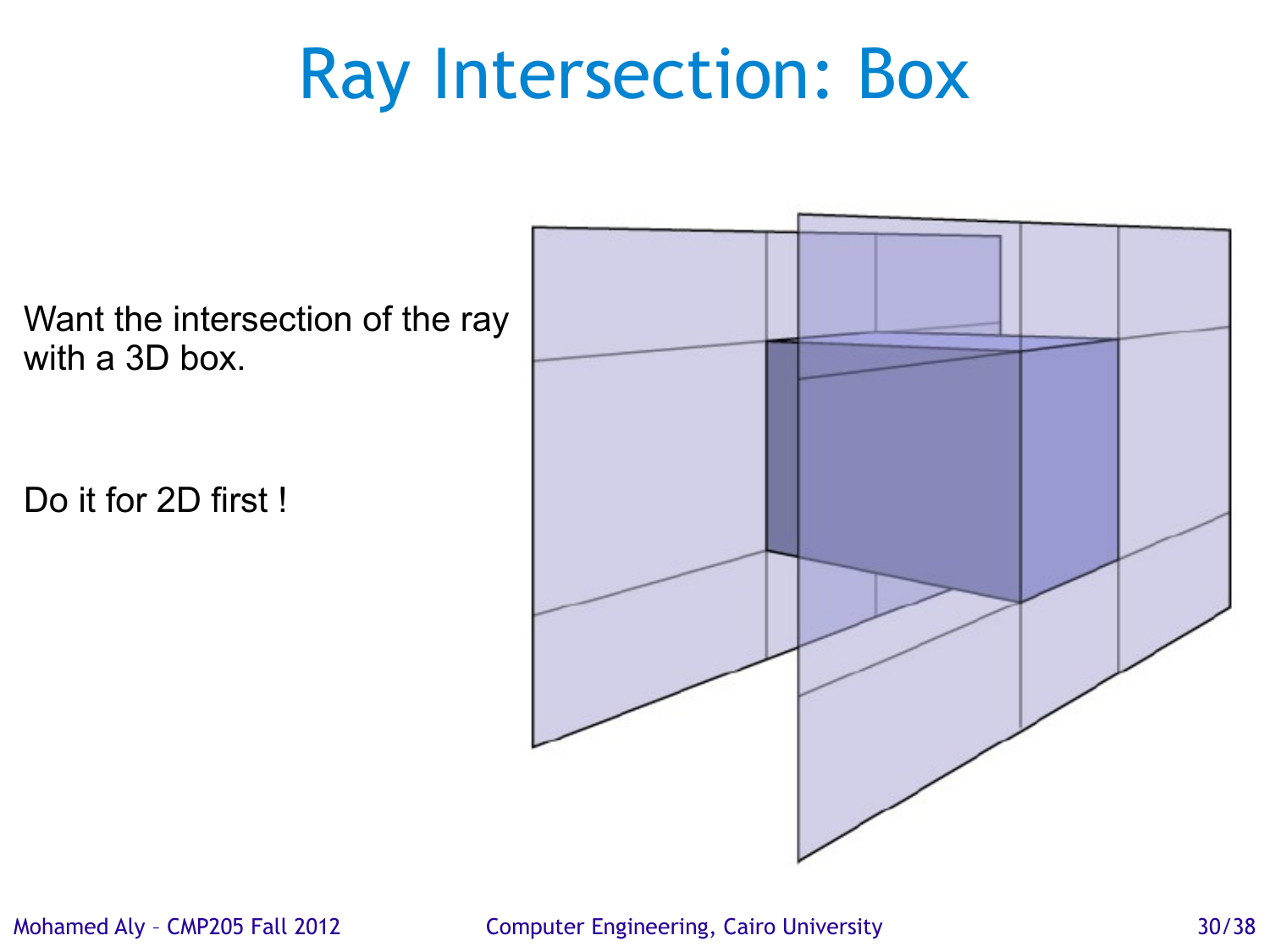### Ray Intersection: Box

Ray equation:  $p(t) = e + t d$ 

2D Box:  $x_p = x_{min}$ ,  $x_p = x_{max}$ ,  $y_p = y_{min}$ ,  $y_p = y_{max}$ 



Mohamed Aly – CMP205 Fall 2012 Computer Engineering, Cairo University 31/38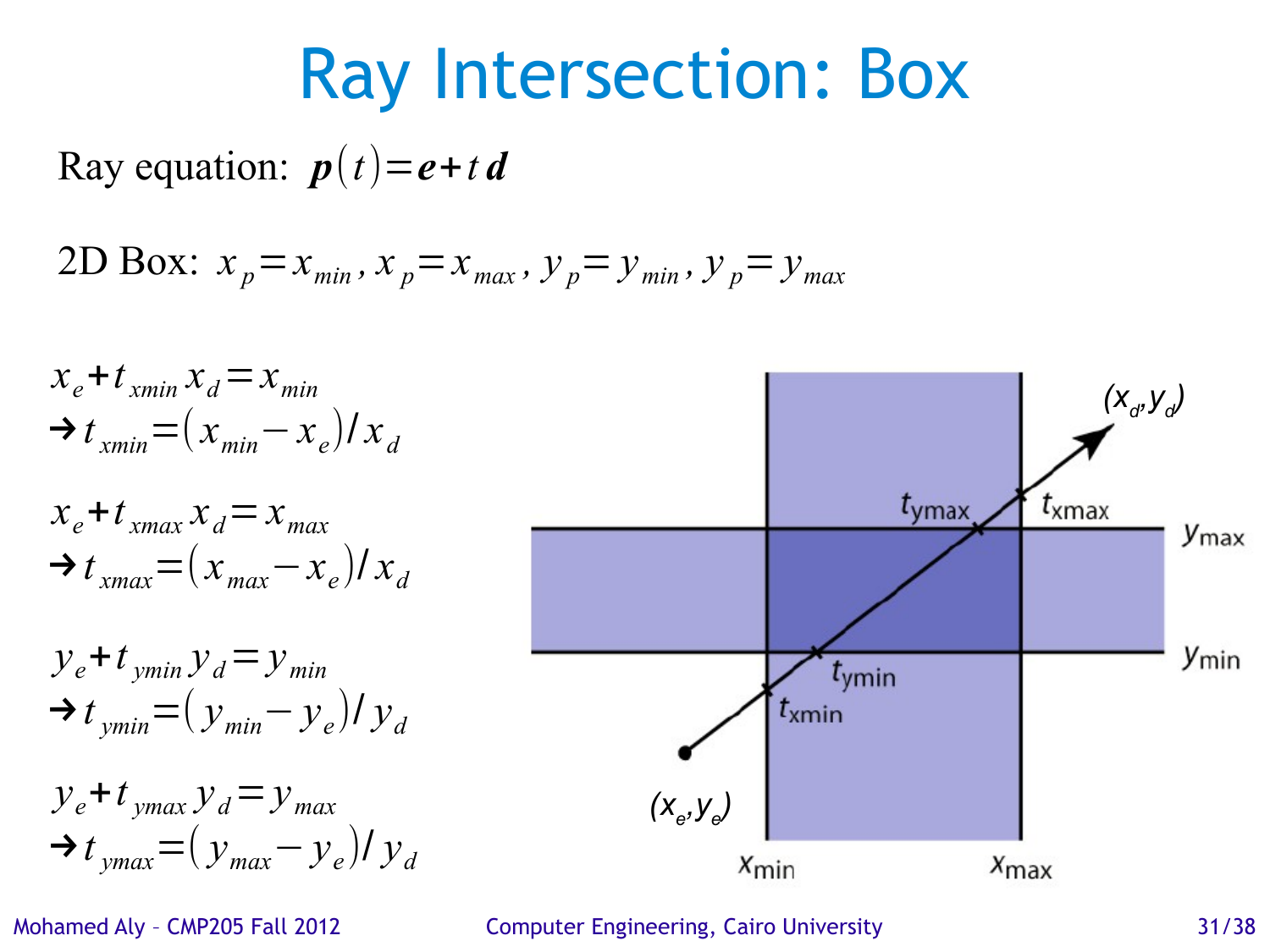## Ray Intersection: Box

Each intersection gives an interval  $t_{\rm{vmax}}$ We want the last entry point and first exit point !  $\bar{t}_{\mathsf{xmax}}$  $t_{min}$  = *max* ( $t_{min}$  ,  $t_{ymin}$ )  $t_{\text{vmin}}$  $t_{\textit{max}}$   $=$   $min(t_{\textit{xmax}}, t_{\textit{ymax}})$ Intersection?  $t \in [t_{\text{xmin}}, t_{\text{xmax}}]$  - $\rightarrow t_{\text{min}}$  <  $t_{\text{max}}$  $t \in [t_{\text{ymin}}, t_{\text{ymax}}]$ Intersection point?  $\rightarrow$  *p*( $t_{min}$ )  $t \in [t_{\text{xmin}}, t_{\text{xmax}}] \cap [t_{\text{ymin}}, t_{\text{ymax}}]$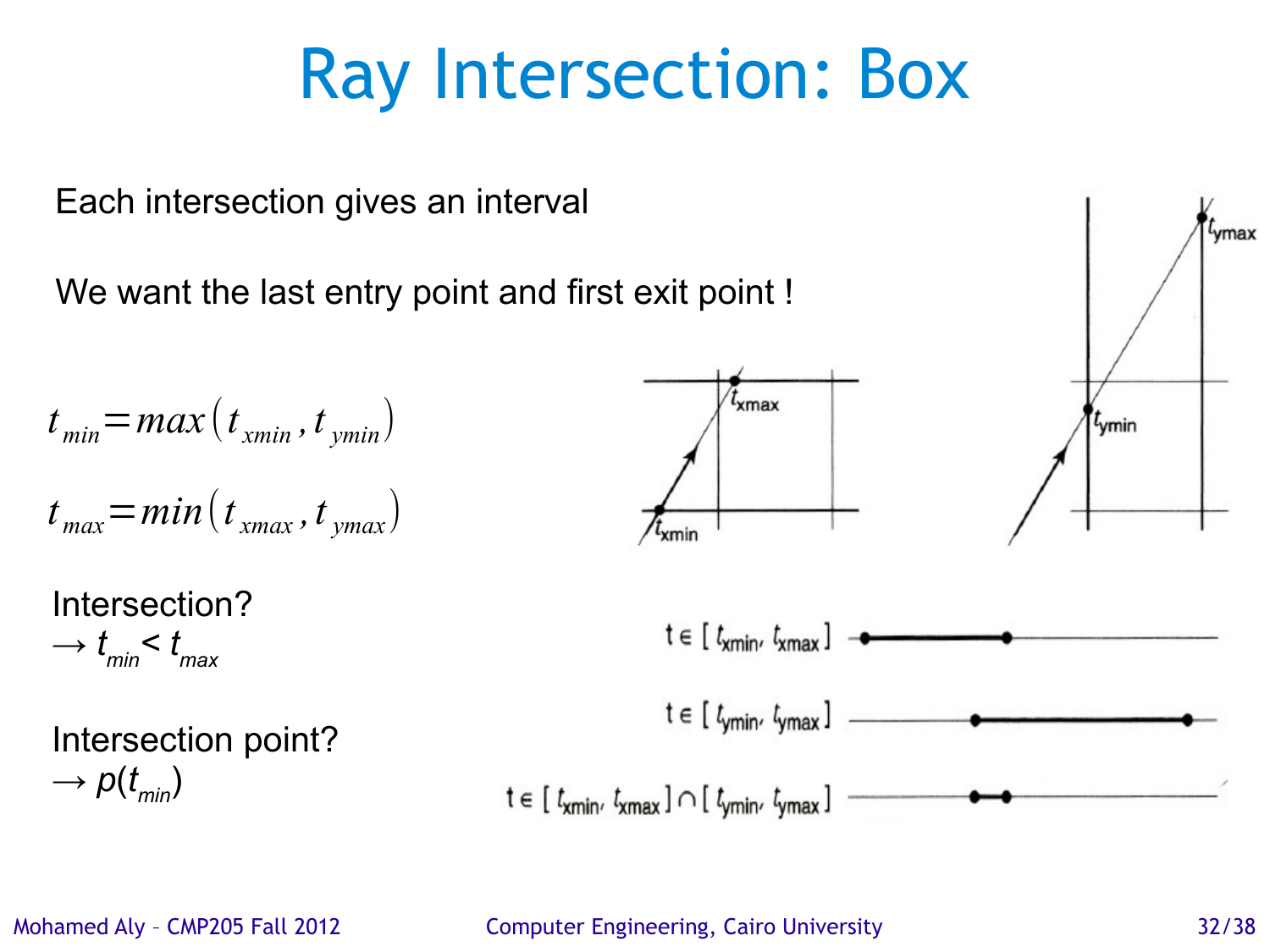# Shading

For each pixel Construct a ray from the eye For each object in the scene Find intersection point (and surface normal) Keep if closest  **Compute Shading**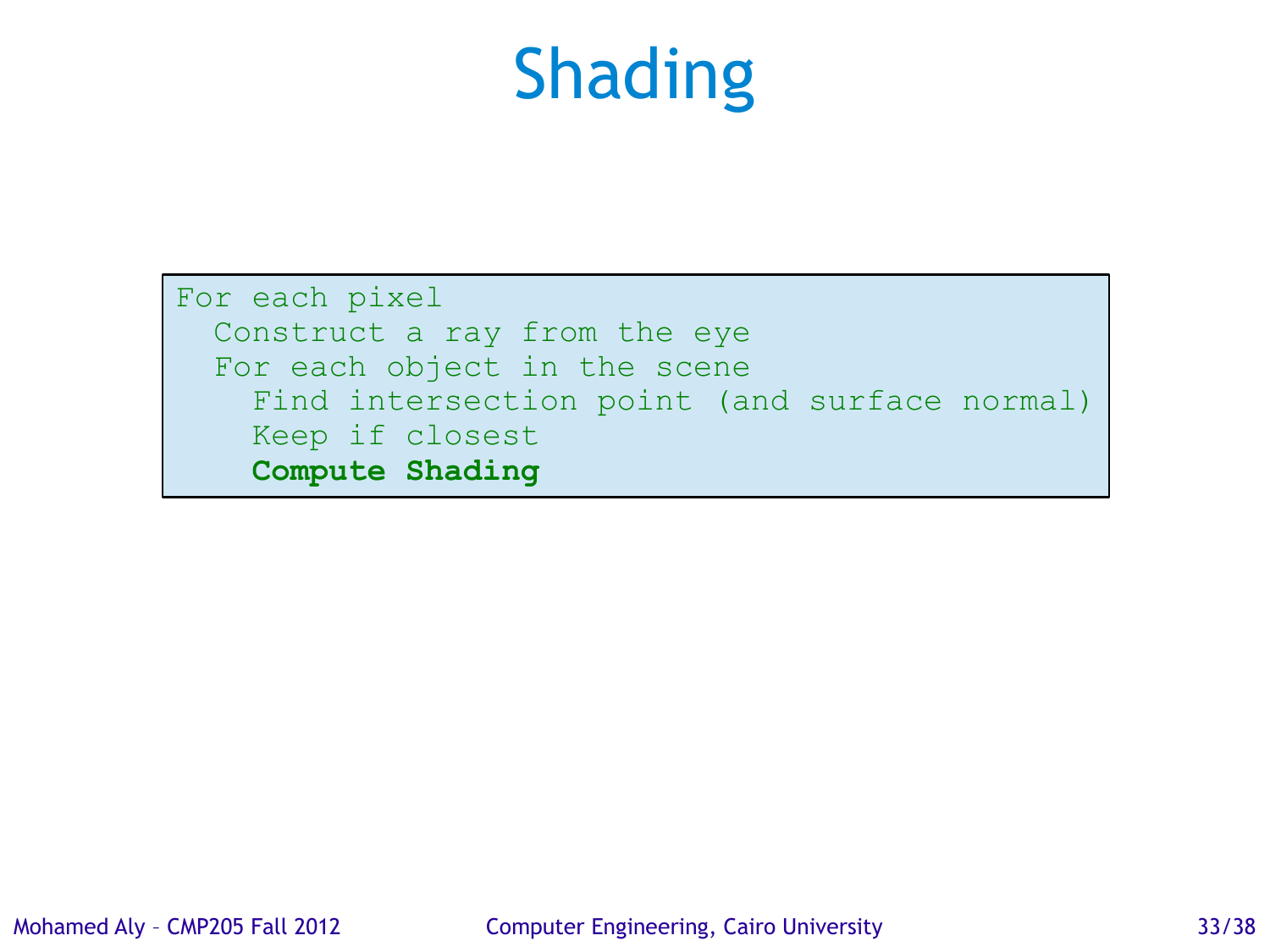### Shading



$$
R = k_a I_a + \sum_i k_d I_i \max\left(0, l_i \cdot n\right) + k_s I_i \max\left(0, e \cdot r_i\right)^p
$$

Mohamed Aly – CMP205 Fall 2012 Computer Engineering, Cairo University 34/38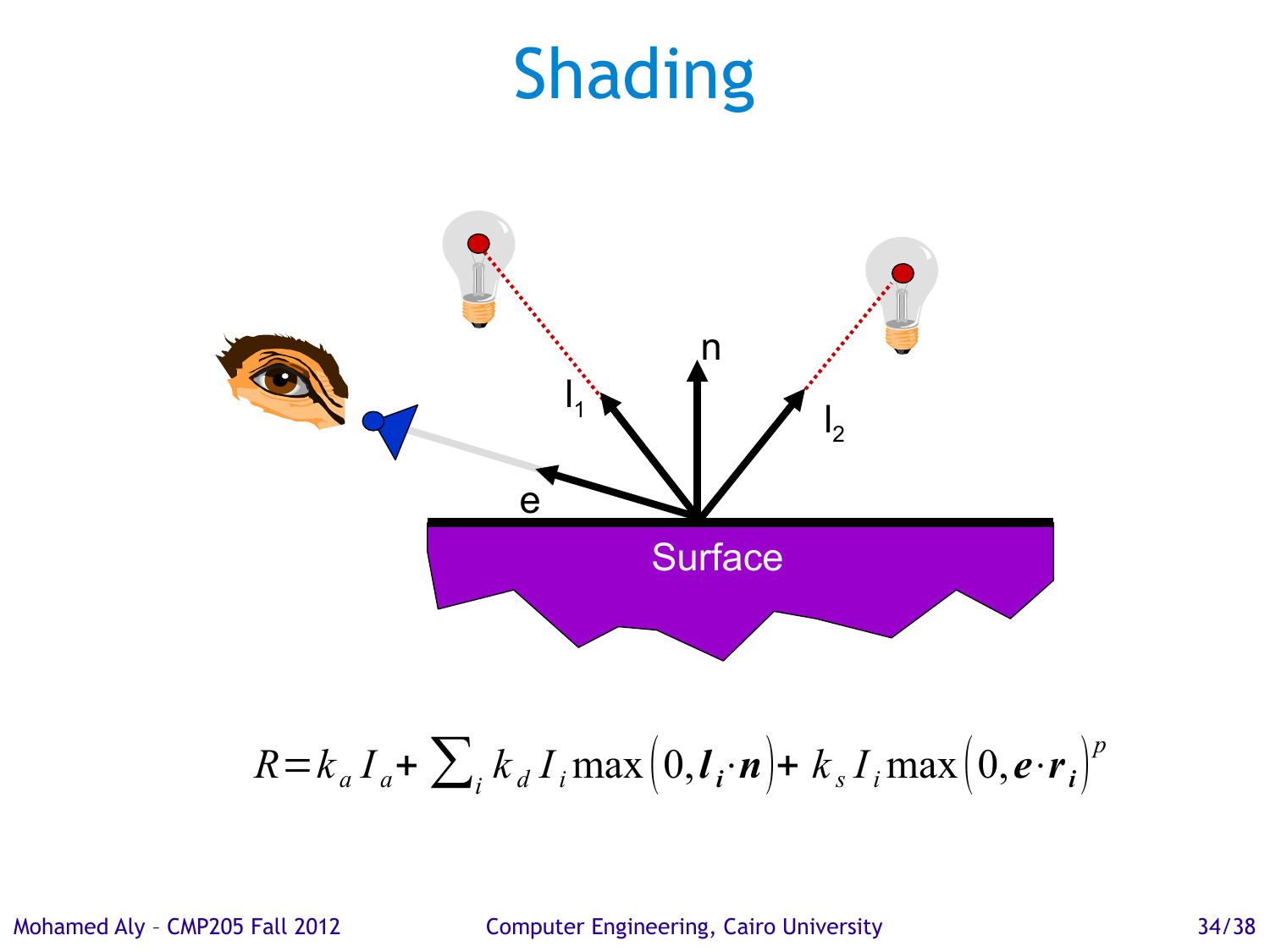# Ray Tracing Program

```
function ComputeShading(ray, t0, t1)
   Get intersection of ray with scene
   If intersection != null
     Color = ambient
     Get n, h, l
    Color += kd * max(0, \langle n, l \rangle) + ks * \langle h, n \rangle^p Else
     Color = background
```


Mohamed Aly – CMP205 Fall 2012 Computer Engineering, Cairo University 35/38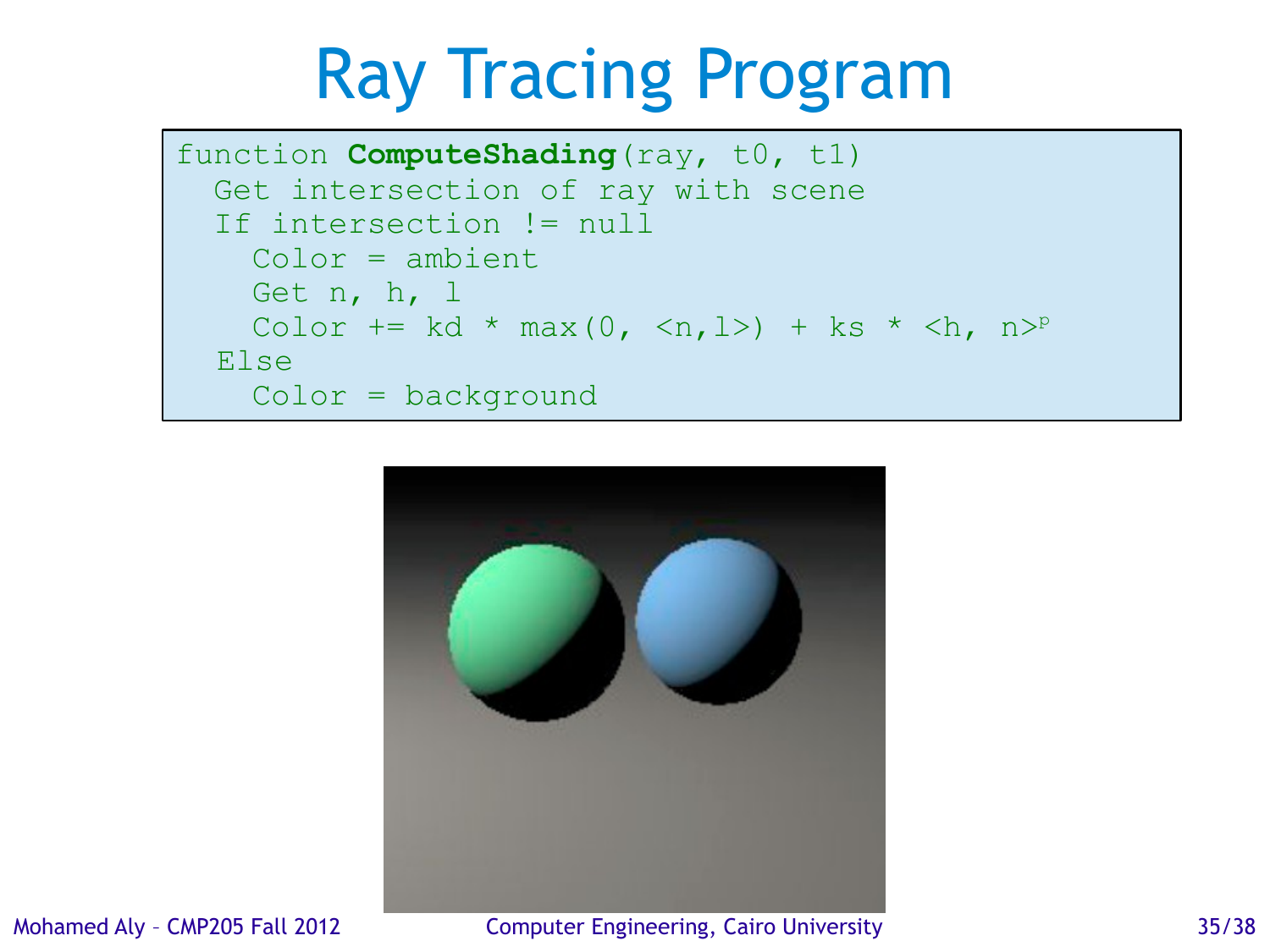# Ray Tracing Program

- Usually Object Oriented Design
- Objects (and Scene!) derive from base class
- Cameras (orthographic and perspective) derive from base class (for ray generation)
- Virtual methods do the trick!

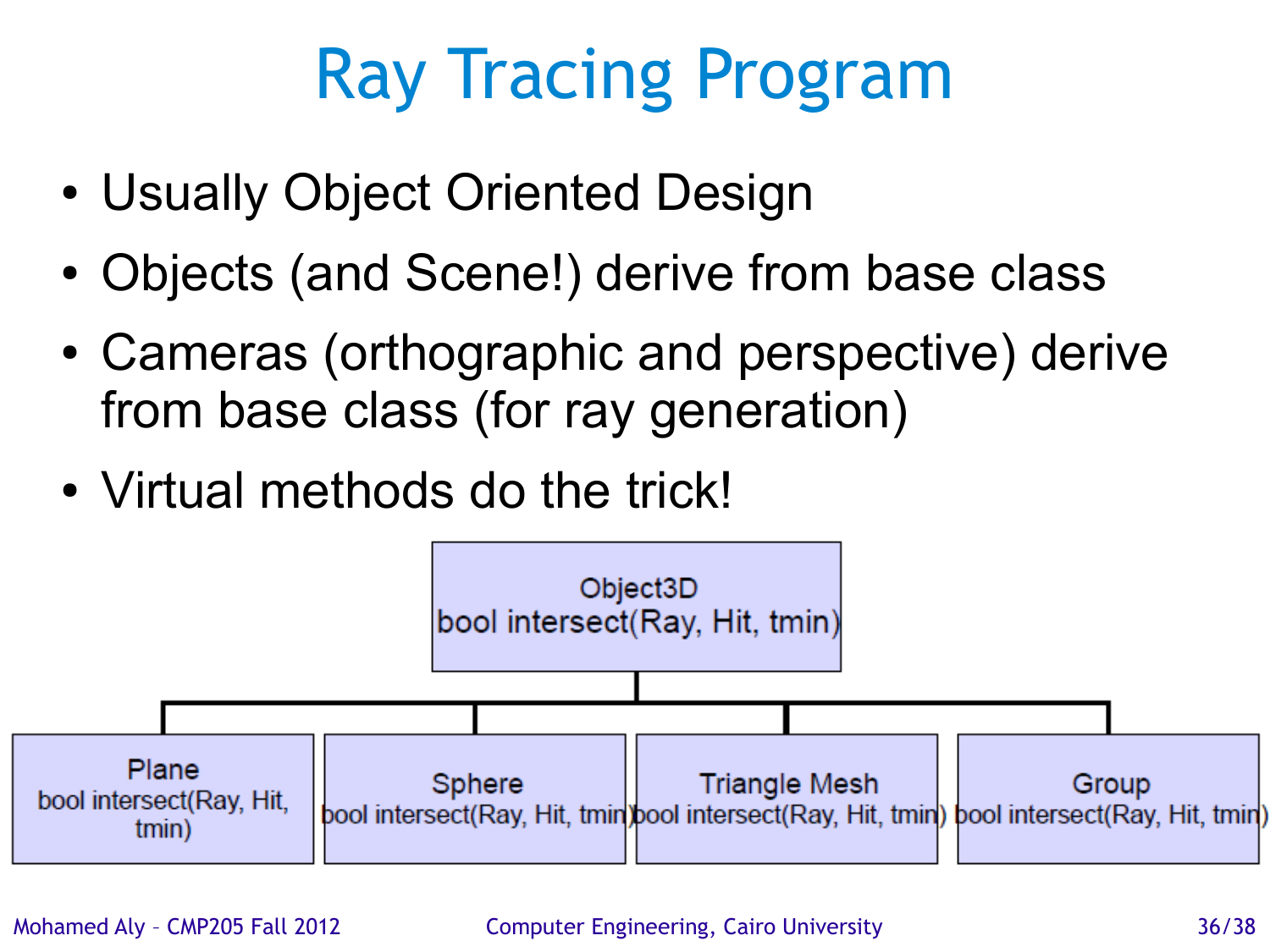# Ray Tracing Program

- Similar to rasterization pipeline seen so far
- Will see later how to deal with shadows, reflections, transparency, …